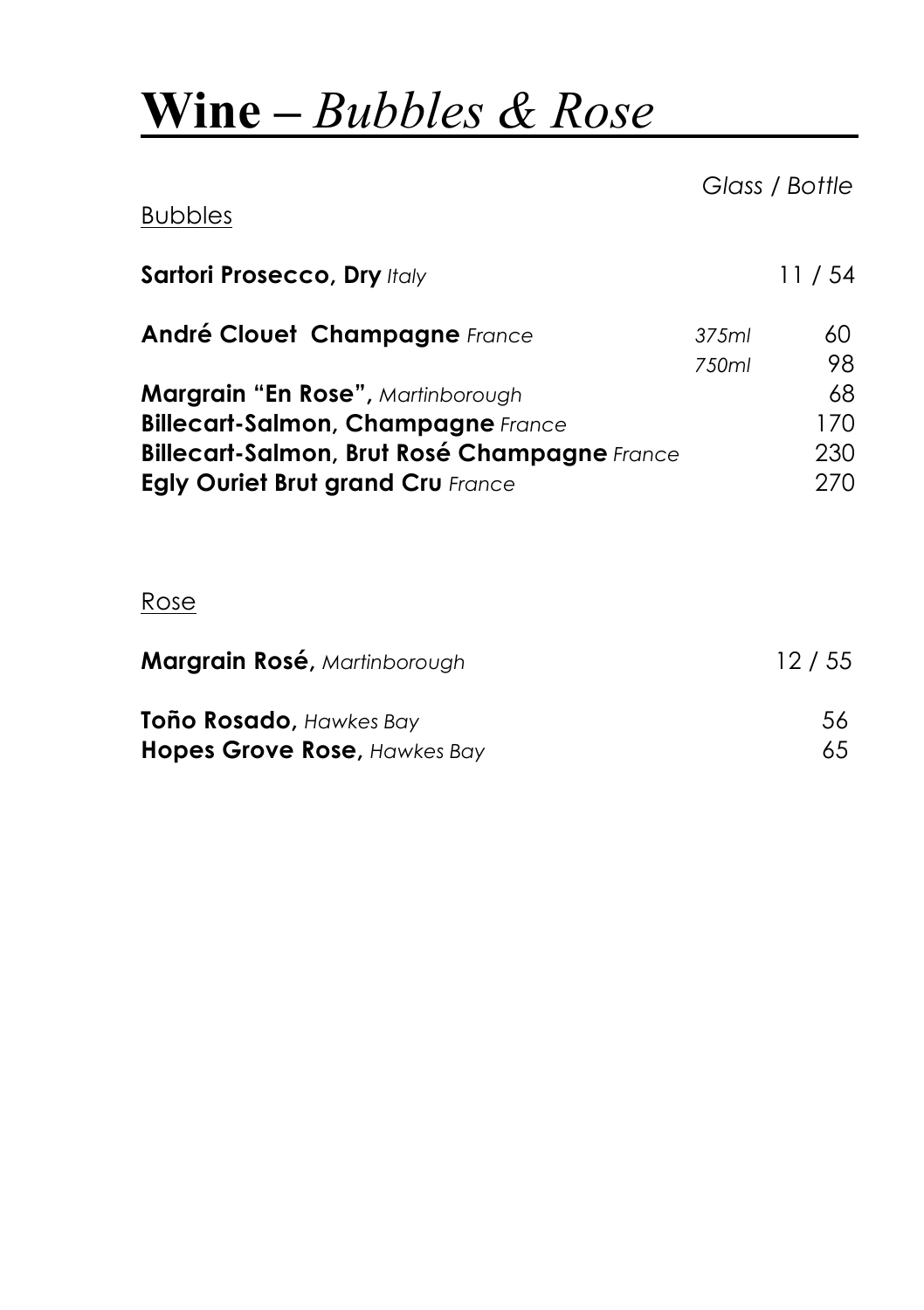# **Wine –** *Whites*

*Glass / Bottle*

#### Sauvignon Blanc

| Johner Sauvignon Blanc, Martinborough                  | 11/52 |
|--------------------------------------------------------|-------|
| Whyte Estate Sauvignon Blanc, Martinborough            | 54    |
| 26 Rows Reserve Sauvignon Blanc, Martinborough         | 60    |
| Folium Sauvignon Blanc, Marlborough                    | 62    |
| <b>Pinot Gris</b>                                      |       |
| <b>Urlar Pinot Gris, Gladstone</b>                     | 11/53 |
| On Giants Shoulders Pinot Gris, Martinborough          | 60    |
| Riesling                                               |       |
| <b>Grava Riesling, Martinborough</b>                   | 12/57 |
| Margrain Riesling, Martinborough                       | 55    |
| Hawkshead Riesling, Central Otago                      | 58    |
| Varietals                                              |       |
| Margrain Chenin Blanc, Martinborough                   | 13/60 |
| de la terre Viognier Hawkes Bay                        | 13/60 |
| <b>Clearview Gewurztraminer, Hawkes Bay</b>            | 60    |
| Maior De Mendoza 'Albarino', Spain                     | 65    |
| Chardonnay                                             |       |
| de la terre Chardonnay California                      | 12/58 |
| <b>Collaboration "Aurulent" Chardonnay, Hawkes Bay</b> | 14/64 |
| <b>Bogle Chardonnay California</b>                     | 60    |
| Hopes Grove Chardonnay, Hawkes Bay                     | 66    |
| 'Endeavour' Clearview Chardonnay 2018 Hawkes Bay       | 235   |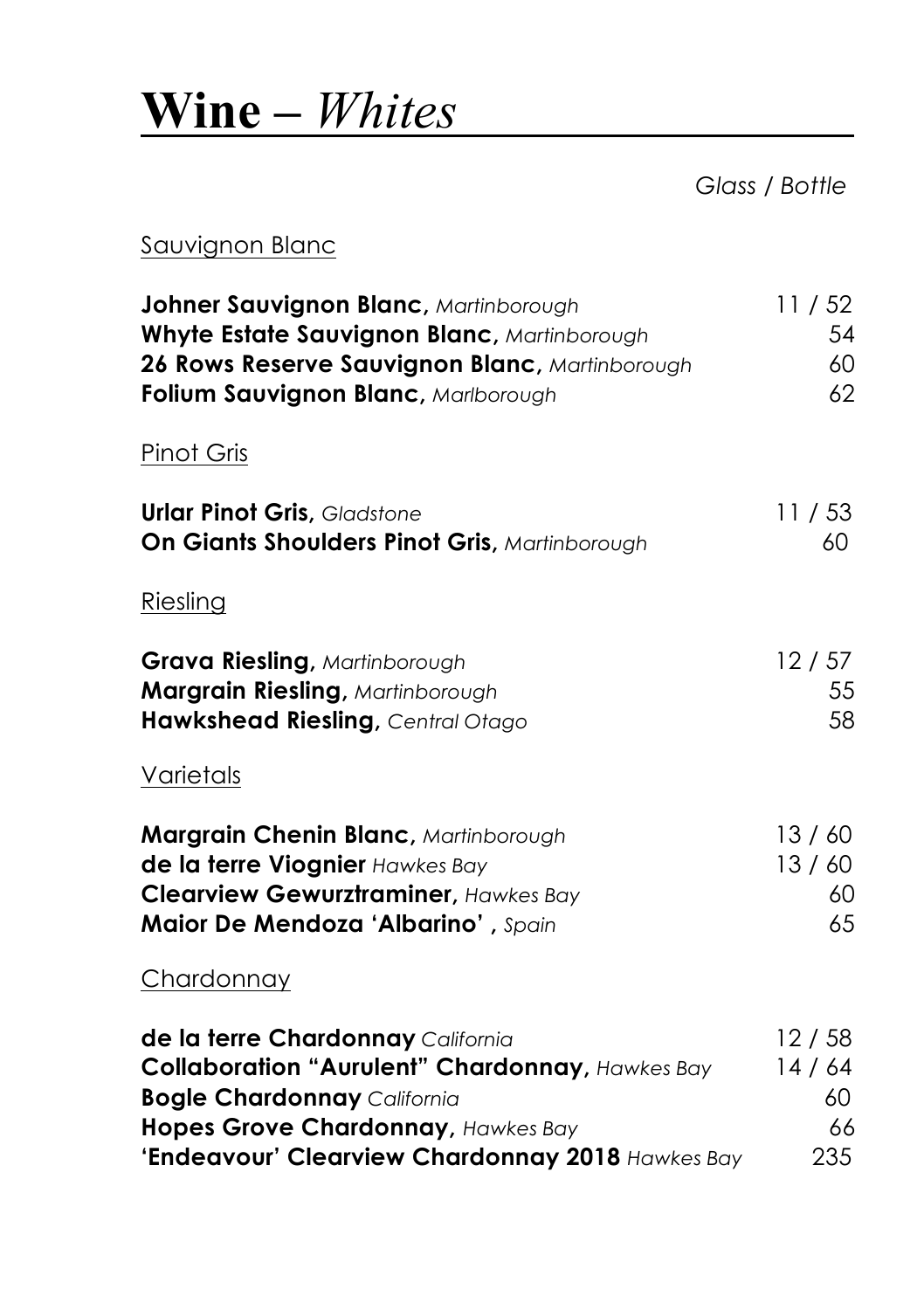### **Wine –** *Bubbles notes*

*Glass / Bottle*

**Sartori Prosecco Dry,** *Italy* 11 / 54 *Crisp dry green apple and pear compelling fruit weight with a hint of ginger and spice, the perfect toast.*

**Margrain "En Rose",** *Martinborough* 68 *It's pink bubbles – but so much more! Made from 100% Martinborough Pinot Noir, she is elegant & soft while also invigorating & extremely hard to put down.*

**André Clouet Champagne** *France 375ml* 60 *750ml* 98 *Imagine being transported by the effervescence of Champagne, letting yourself feel the magic of musical masterpieces toasty smoky fresh ripe fruit and zest to finish.*

#### **Billecart-Salmon, Champagne** *France* 170

*A classic French champagne house which rarely is still owned by the original family after being established in 1818. For grand celebrations. Floral and fresh, highlighted by light biscuit aromas. Pure with delicate texture, crisp apple and crunchy pear.*

#### **Billecart-Salmon, Brut Rosé Champagne** *France* 230

*Creamy and smooth on the palate, evolving to strawberries notes and a raspberry finish. Light, balanced and precise*

#### **Egly Ouriet Brut grand Cru** *France* 270

*Each bottle is a stunning example of the potential of Champagne as well as the bold vision of a truly talented artisan; Crushed almonds over a peach tart and a touch of cherry juice show in the wine's complex perfumes. Fresh ginger and lemon zest are lively on the palate, with savory notes of lemon butter and toast adding complexity and depth.*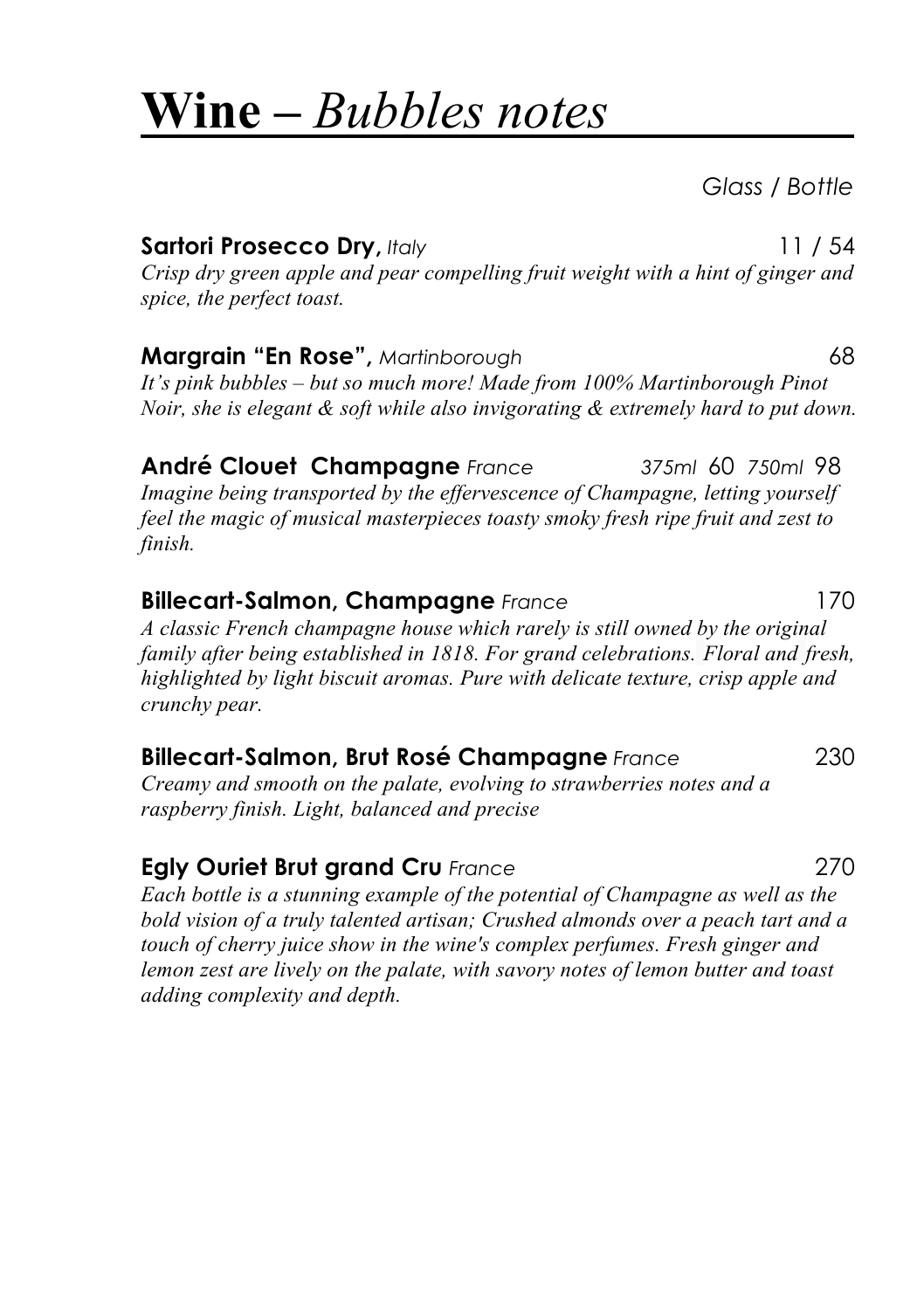### **Wine –** *Rosé notes*

*Glass / Bottle*

**Margrain Rosé,** *Martinborough* 11 / 55 *Beautiful vibrant pink colour, a classic crowd pleasing rose for all occasions! Certainly on the off dry side but not quite sweet. We think it's just perfect.*

**Toño Rosado**, *Hawkes Bay* 56 *Tempranillo and Pinot Noir blend together to create this gorgeous, dry, Spanish style Rosado. Perfect with a bowl of olives and a long Summer's evening.* 

#### **Hopes Grove Rose,** *Hawkes Bay* 65

*A refined, dry style rose, perfect for a long summer lunch or those impromptu catch-ups where a bottle is definitely a more logical choice…* 

# **Wine –***Sauvignon blanc notes*

*Glass / Bottle*

**Johner Sauvignon Blanc,** *Martinborough* 11 / 52 *A love expression of a local, juicy, fruity Sav that ticks all the boxes. Juicy apple & peach make this drop the perfect moreish sipper.* 

#### **Whyte Estate Sauvignon Blanc,** *Martinborough* 54

*Refined & smooth with white peach & gooseberry notes & a lingering finish. A lovely showcase of a New Zealand Sav that isn't from Malborough but is all the more spectacular for it.* 

**26 rows reserve** *Martinborough* **60 60** *tropical fruit nose citrus, fig and guava combine with creamy oatmeal and roasted hazelnuts, superbly weighted. Making this wine A multi layered dream*

#### **Folium Sauvignon Blanc,** *Marlborough* 62

*made using only organic fruit, they offer a more elegant take on the variety. This is crisp but textural, with a lemony core and some riper white peach and pear notes. There's concentration to the fruit, with a juicy finish.*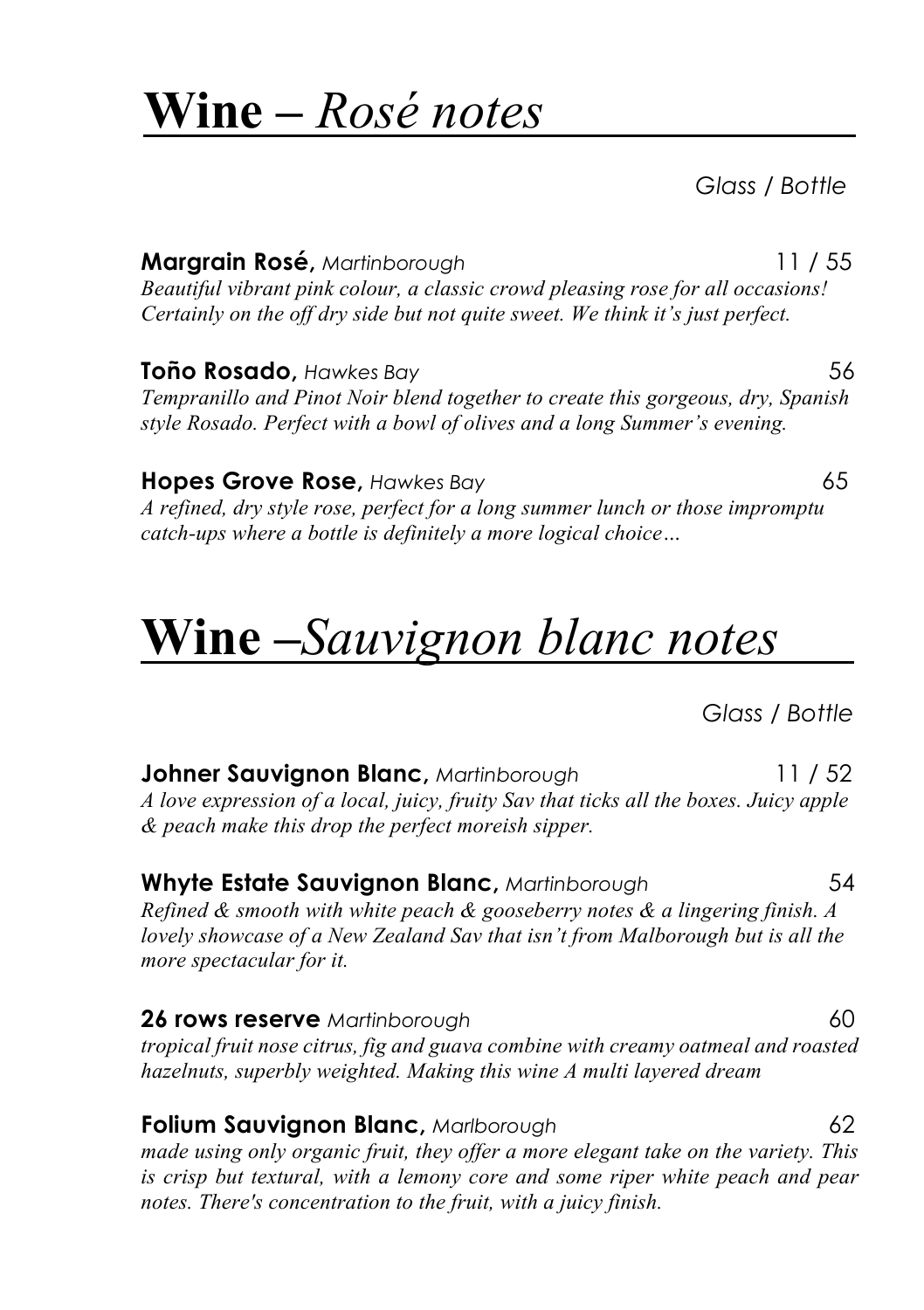# **Wine –** *Pinot Gris notes*

*Glass / Bottle*

**Urlar Pinot Gris,** *Gladstone* 11 / 53

*Light & bright with rich honey notes & a dry finish. It features a satisfying texture from a small portion of grapes which were left on the skins. Perfect to cut through a rich pork belly.* 

**On Giants Shoulders Pinot Gris,** *Martinborough* **60** *Creamy yet crisp, with a dry finish & lots of subtle stone fruit make this endlessly intriguing Pinot Gris perfect with food & well worth the leap of faith!*

# **Wine –** *Chardonnay notes*

*Glass / Bottle*

**de la terre Chardonnay** *California* 12 / 58 *A wonderful marriage of fruit, yeast and French oak with signature notes of minerality and a slight mealy complexity*

**Collaboration "Aurulent" Chardonnay,** *Hawkes Bay* 14 / 64 *A real gem from Hawkes Bay which boasts lovely butterscotch & pineapple notes with gorgeous light French oak to give it what we think is a near perfect balance of acidity & creaminess.* 

**Bogle Chardonnay** *California* **1999 1999 1999 1999 1999 1999 1999 1999 1999 1999 1999 1999 1999 1999 1999 1999 1999 1999 1999 1999 1999 1999 1999 1999 1999 1999 1999** *Is one of the original fat, buttery styles that took NZ Chardonnay guzzlers by storm years ago and still has a cult like following today. ... Bogle Chardonnay is all sun drenched Californian grapes, barrel aged in American oak*

**Hopes Grove Chardonnay,** *Hawkes Bay*66 *Wonderfully complex, creamy & bold. Strongly oaked but with beautiful balance. One of Theo's families Favourite wineries in the Hawkes bay*

#### **'Endeavour' Clearview Chardonnay 2018** *Hawkes Bay*230

*a formidable chardonnay | impressively complex bouquet shows ripe tropical fruit | stylish & creamy with substantial body*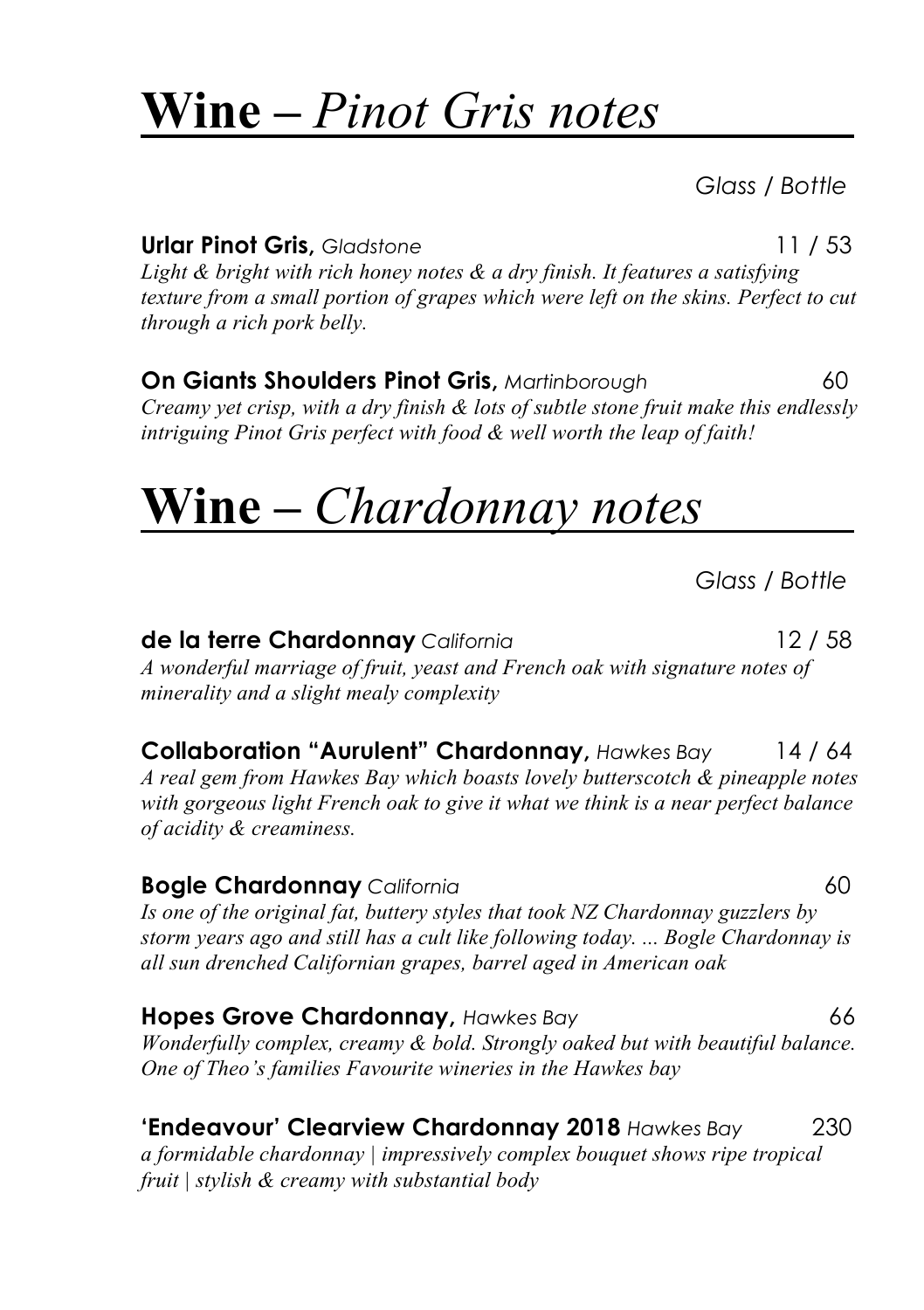### **Wine –** *Riesling notes*

*Glass / Bottle*

**Grava Riesling, Martinborough 11 / 57 (1998)** *Beautifully soft & subtly sweet. This drop shows a beautiful refinement – it is not all sugar and acid, there are subtle nectarine notes & a long, lingering finish.*

**Margrain Riesling,** *Martinborough* 55 *Bright citrus & floral flavours with a crisp & tingly finish that reminds us of summer mornings.*

**Hawkshead Riesling,** *Central Otago* 58 *Fresh, clean and with an eye-opening vitality, this off-dry 2020 Riesling offers up a pure expression of the grape variety nuances of white spring orchard blossoms. The palate is refreshed with racy fruit acidity, crisp citrus and apple*

## **Wine –** *White varietals notes*

#### *Glass / Bottle*

**Margrain Chenin Blanc,** *Martinborough* 13 / 60 *A really interesting grape; not quite the acid of a Sav, nor the cream of a Chardonnay & not quite the sweetness of a Riesling but rather a whole interesting journey of it's own with a lovely, clean finish. Really worth a try.*

**de la terre Viognier** *Hawkes Bay* 13 / 60 *Citrus blossom, quince and lychee alongside a seam of flinty minerality with a crisp long finish.*

**Clearview Gewurztraminer**, *Hawkes Bay* 60 *Gorgeous aromatics bring notes of apricot, spice and jasmine. A creamy texture with a dry finish.*

**Maior De Mendoza Fulget 'Albarino' ,** *Spain* 65 *Intensely Aromatic, with notes of white flowers, orange blossom, balsamic, lime, tangerine, peach, melon, papaya, and lychees.*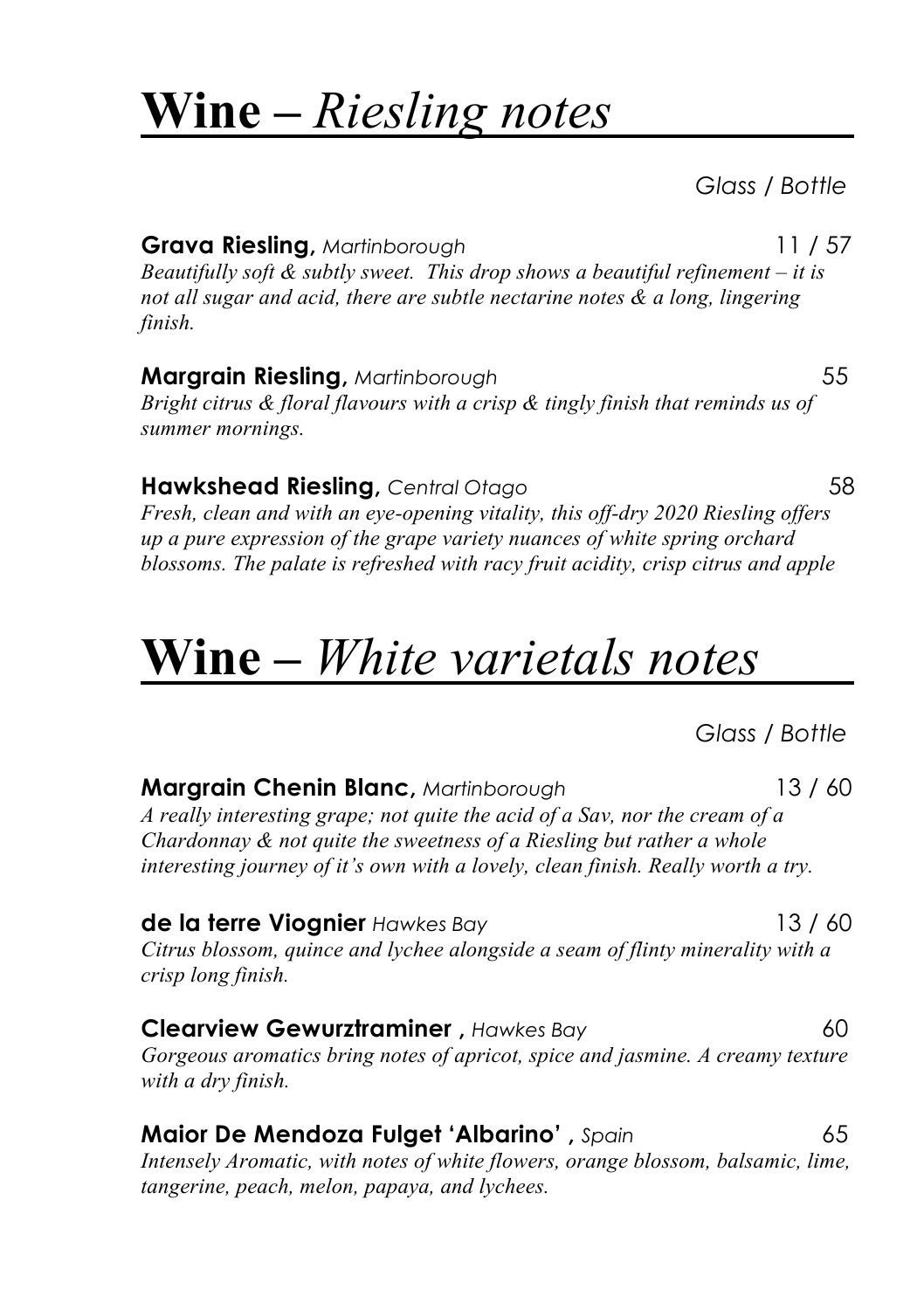## **Wine –** *Reds*

*Glass / Bottle*

#### Pinot Noir

| Margrain 'Rivers Edge' Pinot Noir, Martinborough      | 13/60 |
|-------------------------------------------------------|-------|
| <b>Schubert Pinot Noir, Martinborough</b>             | 14/63 |
| <b>Drummond Farm Estate Pinot Noir, Martinborough</b> | 68    |
| Hawkshead Pinot Noir, Central Otago                   | 78    |
| On Giants Shoulders Pinot Noir, Martinborough         | 86.   |
| Ata Rangi Pinot Noir, Martinborough                   | 165   |
| Domaine Roger Belland Pommard Les Cras 2016 France    | 252   |

#### Merlot Cab and blends

| <b>Unison Rocky Red Hawkes Bay</b>                           | 12/58 |
|--------------------------------------------------------------|-------|
| De Martino Carmenere, (organic) Chile                        | 12/58 |
| Santa Ana Malbec Argentina                                   | 62    |
| <b>Collaboration "Impression Red", Hawkes Bay</b>            | 68    |
| <b>Collaboration "Argent" Cabernet Sauvignon, Hawkes Bay</b> | 86    |
| Ata Rangi Célèbre, Martinborough                             | 98    |
| 'Enigma' Clearview Merlot blend, Hawkes Bay                  | 106   |
| Phantom bogle petite sirah & zinfandel 2016, California      | 108   |
| Château Marjosse Bordeaux 2016, France                       | 120   |
| Clos La Gaffelière Bordeaux 2016, France                     | 155   |
| Chateau La Mission Lalande-de-Pomerol 2016, France           | 160   |

#### Syrah & Shiraz

| <b>Knappstein Shiraz Clare Valley, Australia</b> | 13/64 |
|--------------------------------------------------|-------|
| <b>Hopes Grove Syrah, Hawkes Bay</b>             | 14/70 |
| <b>Schubert Syrah</b> Martinborough              | 130   |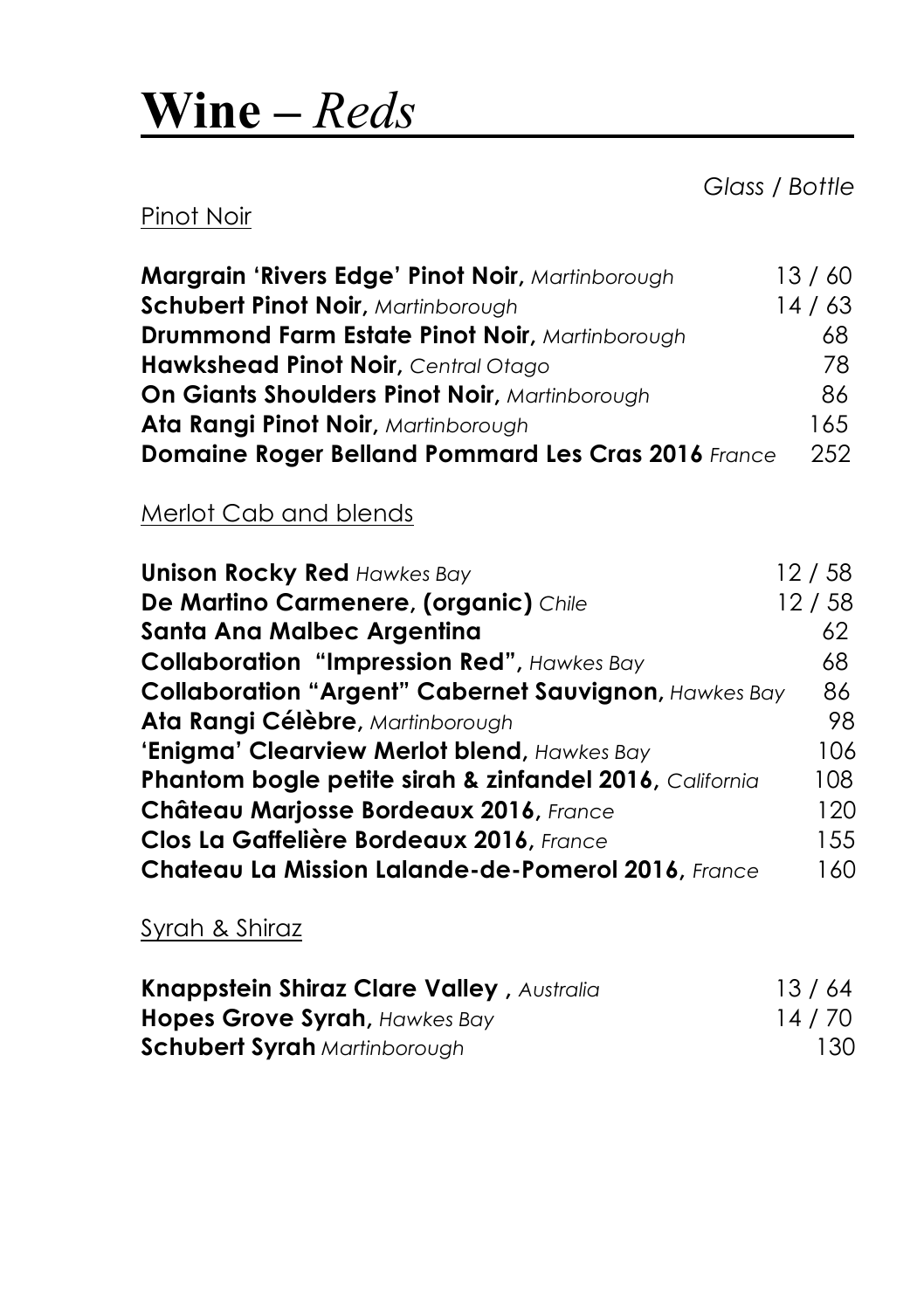# **Wine –** *Pinot Noir notes*

*Glass / Bottle*

| Margrain 'Rivers Edge' Pinot Noir, Martinborough                                                                                                                                                                                                                                                                                                    | 13/60 |
|-----------------------------------------------------------------------------------------------------------------------------------------------------------------------------------------------------------------------------------------------------------------------------------------------------------------------------------------------------|-------|
| Smokey, smooth $\&$ earthy. Oh and one more thing $-$ yum!                                                                                                                                                                                                                                                                                          |       |
| <b>Schubert Pinot Noir, Martinborough</b><br>Strawberries and cherries with hints of dark chocolate and pinecones. Spicy,<br>with well-rounded, silky tannins                                                                                                                                                                                       | 14/63 |
| <b>Drummond Farm Estate Pinot Noir, Martinborough</b><br>Proudly unfiltered & unfined which creates a gorgeous Pinot with a lovely<br>balance of depth $\&$ brightness . Red berry notes $\&$ a smooth, silky tannin<br>structure. One close to Lara's heart!                                                                                       | 68    |
| Hawkshead Pinot Noir, Central Otago<br>It sparkles like liquid ruby, red berries and plum Raspberry and Morello Cherry<br>with escaping nuances of wild herbs and sweet spice. Fine tannins, brightened<br>by youthful acidity, make this an expressive wine of outstanding purity. A proud<br>expression of its place; Central Otago.              | 78    |
| <b>On Giants Shoulders Pinot Noir, Martinborough</b><br>concentrated, ripe cherry, plum and spice, savoury herbs and nutty oak make<br>this Pinot Noir a truly celebratory experience to be savoured with food & good<br>company.                                                                                                                   | 86    |
| Ata Rangi Pinot Noir, Martinborough<br>One of Martinborough's elite wineries produces this outstanding Pinot Noir<br>which boasts notes of plum, five spice & licorice. Truly a classic presentation of<br>the regions finest produce.                                                                                                              | 165   |
| Domaine Roger Belland Pommard Les Cras 2016 France<br>blackberry, violet plum and small notes of small wild berries with fine hints of<br>wild flowers and discreet hints of liquorice, chocolate, sweet spices and vanilla<br>in the background and a little bit toasty. This is one of the best decisions you<br>could make if not now than when? | 252   |

*(2016 is considered to be excellent, even legendary)*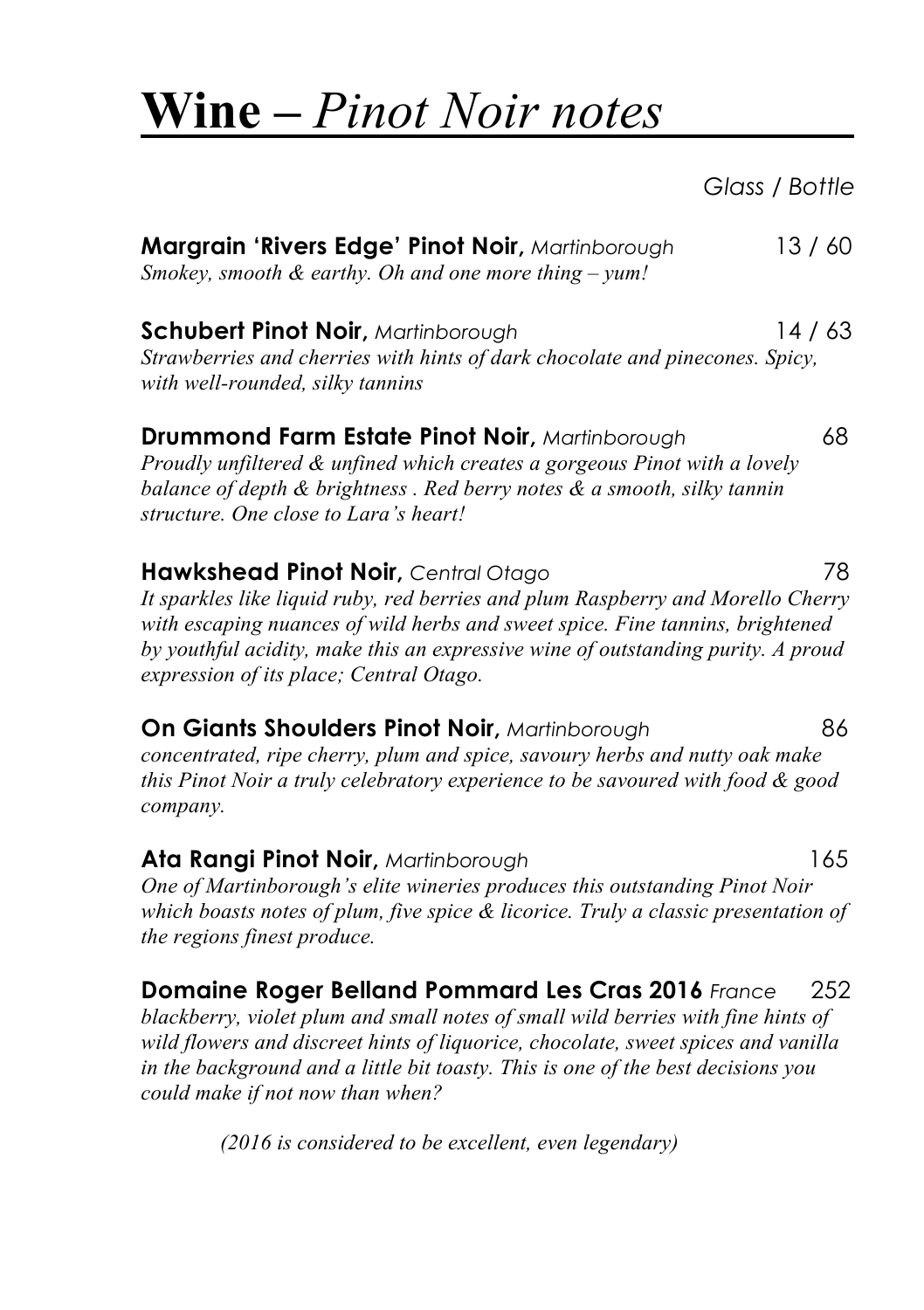# **Wine –** *Red blends notes*

*Glass / Bottle*

**Unison Rocky Red** *Hawkes Bay* 12 / 58 *Gimlet garvels hidden depths of flavour and intrigue that you only find in serious wines. Great with Italian food perfect with red meats and our pizza.*

### **De Martino Carmenere, (organic)** *Chili* 12 / 58

*intense with notes of ripe dark berry fruits, black pepper and spices. The palate has a soft texture with ripe tannins, balancing acidity and a fresh fruit core with a lingering finish perfect by the fire*

#### **Santa Ana Malbec Argentina** 62

*minerals, plums and black cherries notes with a touch of black pepper. Velvety soft with a spicy full finish with chewy tannins.*

#### **Collaboration "Impression Red",** *Hawkes Bay* 68

*A blend of the 'Bordeaux' styles; Merlot, Cab Sav & Cab Franc. Berry notes along with a rich savouriness make it a really delightful match with one of our pizzas!*

**Collaboration "Argent" Cabernet Sauvignon,** *Hawkes Bay* 86 *A wonderfully powerful wine, pure Cab Sav. Big, bold & meaty, it's one for those crisp Winter nights or cool Summer evenings. Born to be had with red meat.*

#### **Ata Rangi Célèbre,** *Martinborough* 98

*blueberry and boysenberry tempered by darker spice flavours of cocoa nib and black cardamom, add to that complex savoury notes of manuka bark and sundried tomatoes*

#### **Enigma' Clearview Merlot blend** 106

*Merlot blended with Cabernet Sauvignon & Malbec deep plum & dark berries, truffle & spice with a long savoury finish*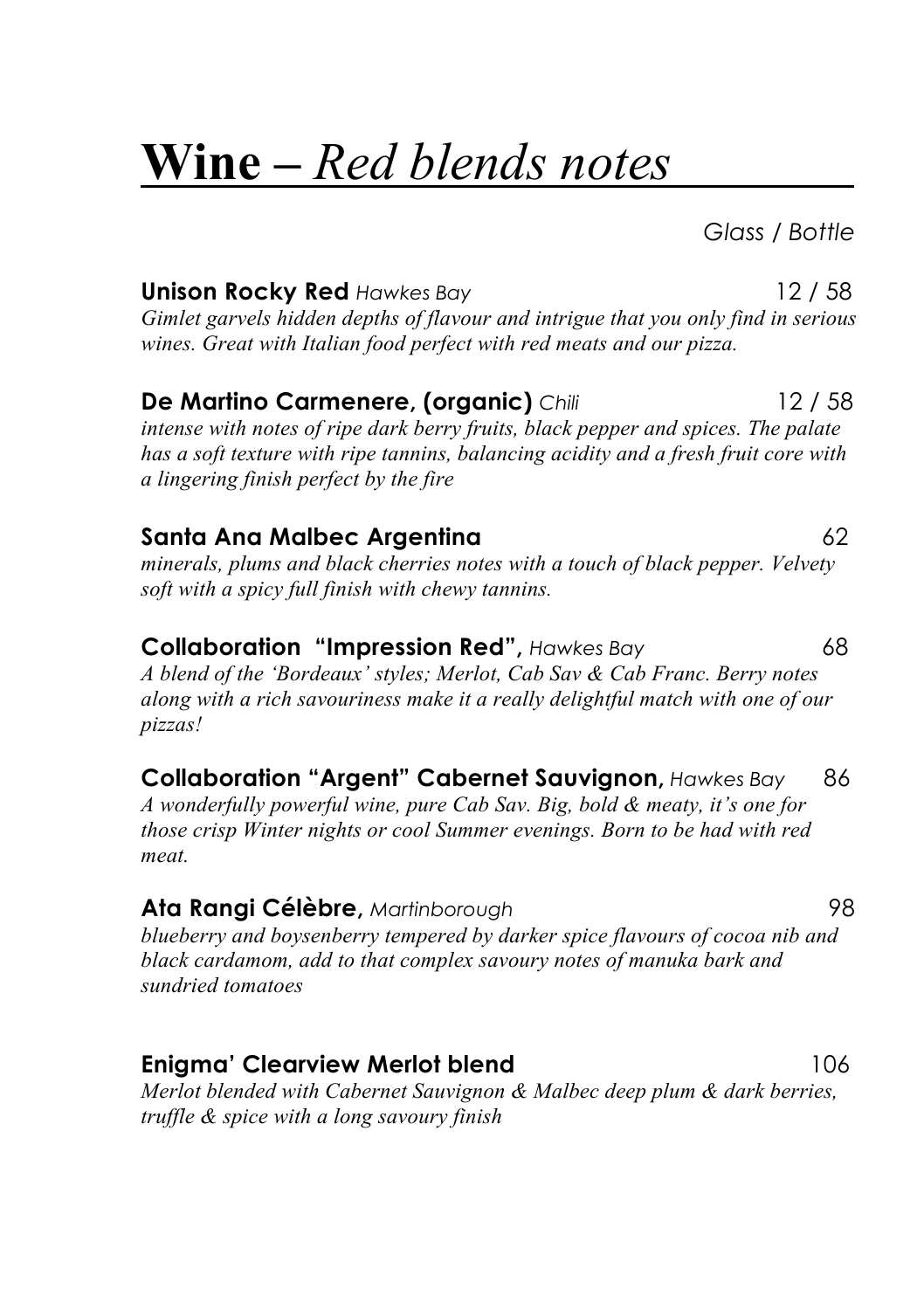# **Wine –** *Red blends notes*

*Glass / Bottle*

**Phantom bogle petite sirah & zinfandel 2016,** *California* 106 *Spicy pepper and juniper tantalize your senses, while black plums and blueberries emerge on the palate. Notes of pipe tobacco vanilla and clove settle around the finish, long and lingering* **Château Marjosse Bordeaux,** *France* 110 *A fine example of what the French do best. Bold, dry, tannin-forward – it's Bordeaux at its finest.*

**Clos La Gaffelière Bordeaux,** *France* 155 *dark berries, cinnamon, violets, and dark chocolate in the nose. Silky, elegant mouthfeel with notes of berries, mushroom, cooking spices, black tea and soil.*

**Chateau La Mission Lalande-de-Pomerol,2016** *France* 160 *The 2016 vintage of this Bordeaux is widely considered to be excellent, even legendary. Black fruit notes bold dry earthy and fire oak*

# **Wine –** *Syrah & Shiraz notes*

*Glass / Bottle*

#### **Knappstein Shiraz Clare Valley ,** *Australia* 13 / 64

*full of brambles and blue/black fruits with a spicy lift. Layers of brooding dark fruits, spice and savoury characters are framed in fine oak. The sinewy tannin profile pulls the wine through to a long and moreish finish*

**Hopes Grove Syrah,** *Hawkes Bay* 14 / 70

*Juicy plums, black pepper & roasted spices all combine in this beautiful Syrah with bold tannins & a satisfying finish. A well suited match to our red meat dishes* 

**Schubert Syrah** *Martinborough*130 *Reminiscent of morello cherries, cassis, and hints of chocolate, with a touch of nutmeg, cracked black pepper and thyme. The vibrant acidity is leading to a full body with savoury firm tannins,*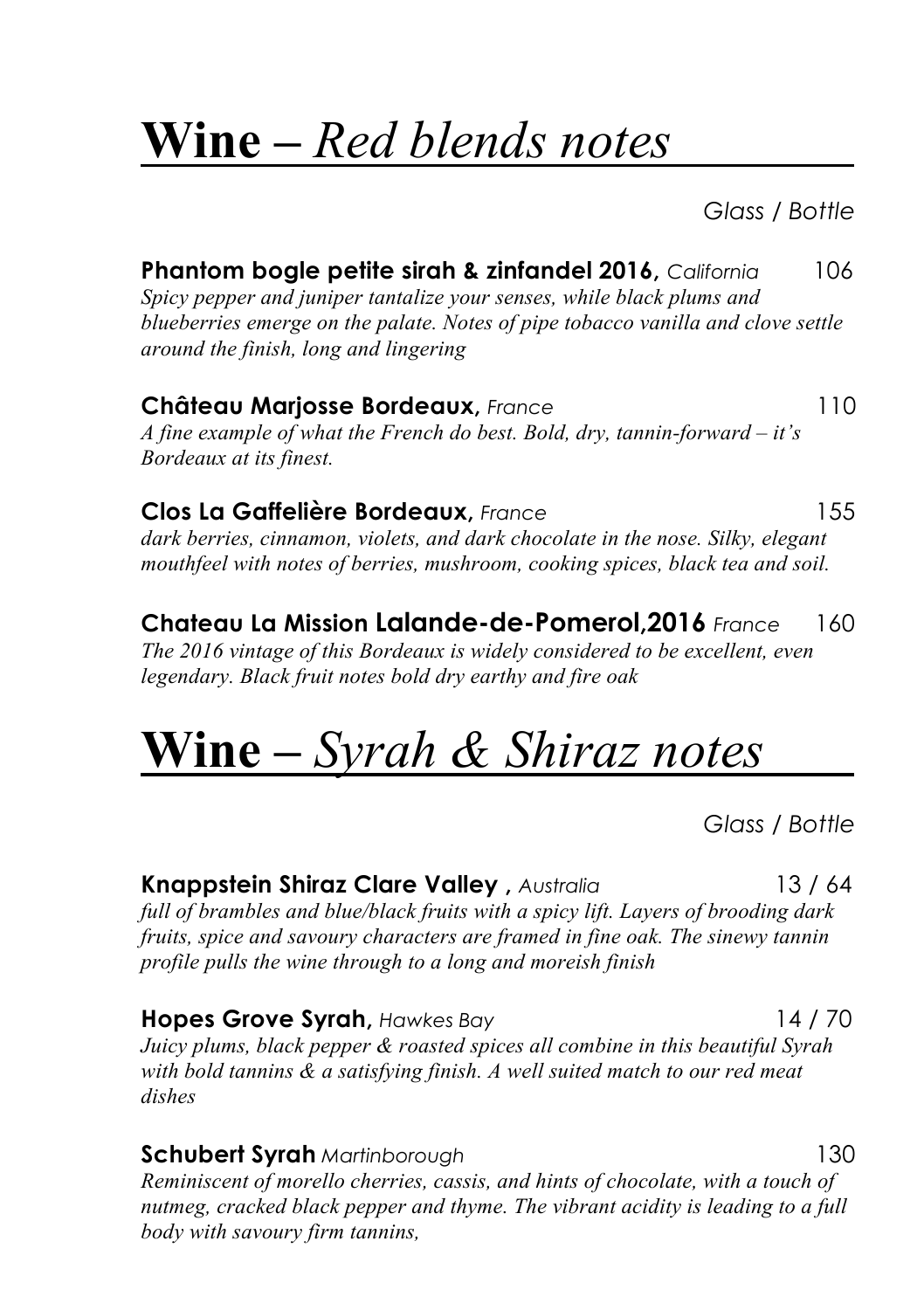# **Wine** *– Dessert & Fortified*

*Glass / Bottle*

| <b>Johner Noble Sauvignon Blanc, Gladstone</b><br>Honey, marmalade, passionfruit. Extremely moreish & perfect just by itself<br>whilst sat in the sun.                  | 10/48                |
|-------------------------------------------------------------------------------------------------------------------------------------------------------------------------|----------------------|
| <b>Johner Noble riesling</b> , Gladstone<br>White honeysuckle and citrus flowers, this wine transforms to liquid lemon<br>meringue pie in the mouth, sweet citrus zing! | 10 / 48              |
| We recommend trying both wines as a pair (half pour each)                                                                                                               | 12 <sup>2</sup>      |
| <b>Taylors Tawny Port</b><br><b>Taylors Tawny Ruby</b><br>Taylors Tawny Port 10 year<br><b>Taylors Tawny Port 20 year</b>                                               | 12<br>12<br>14<br>16 |
| <b>Niepoort White Port</b>                                                                                                                                              | 12                   |
| Fernando de Castilla PX Sherry                                                                                                                                          | 12                   |
| <b>Hennessy Cognac</b><br><b>Hennessy Cognacxo</b>                                                                                                                      | 14<br>32             |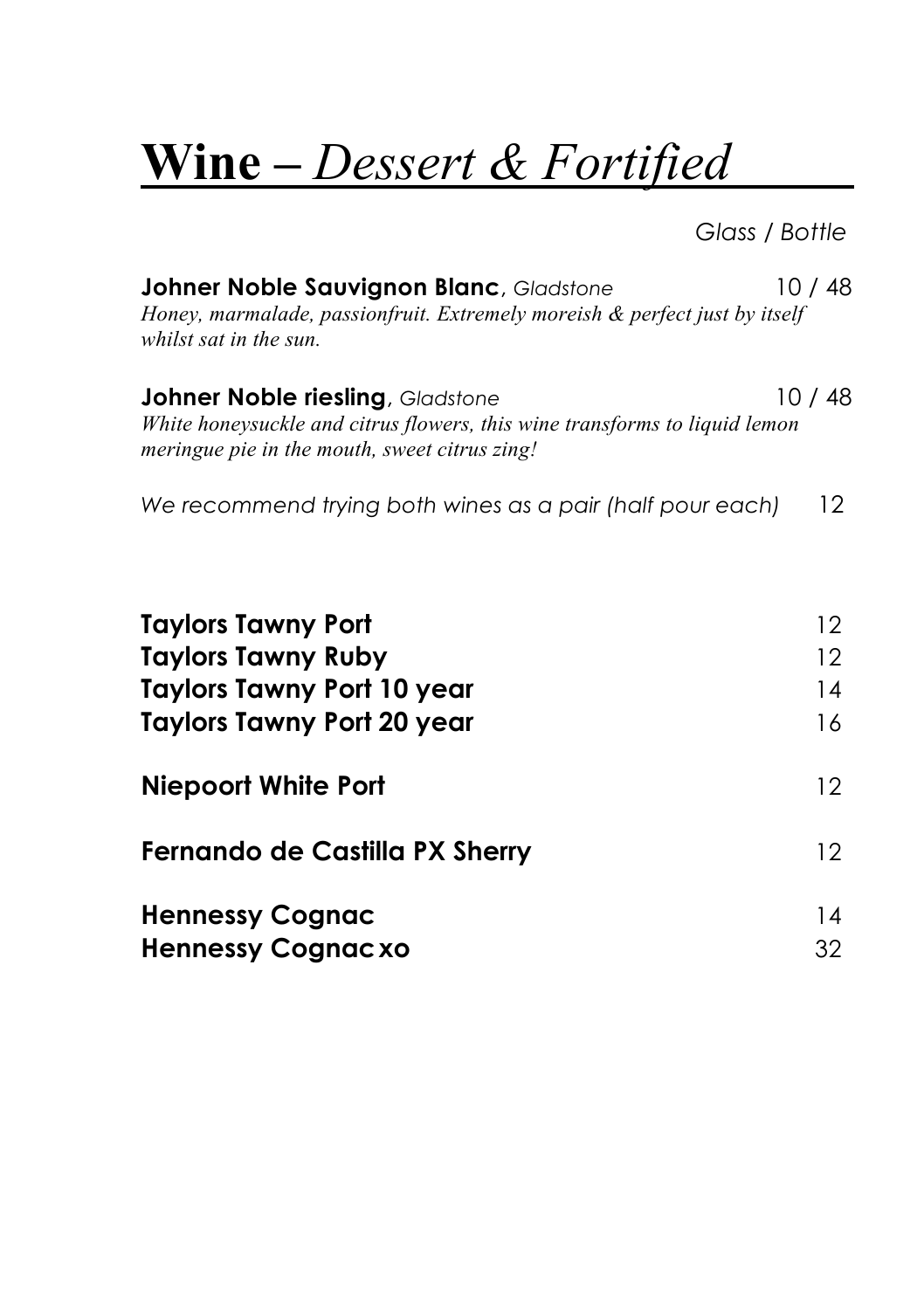### **Beer –** *On Tap*

*285ml / 425ml*

### **Kereru Brewing – Big Pigeon Pilsner** 5.0% 8/12 *Crisp & fresh, the perfect partner to any spicy dish! Also perfect with seafood.* **Kereru Brewing – Resonator IPA** 8.5 / 13 *A classic bold IPA. Double hopped with Nelson Sauvin & Motueka hops for xtra Kick.*

### **Abandoned brewery hazy pale-ale** 6.5% 8.5/13

*Light fresh easy drinking perfect for when the sun comes out*

**Martinborough Brewery – Black Nectar** 5.8% 8.5 / 13

*Dark & malty, chocolate & coffee. Everything you want from an oatmeal stout & more*

 $\sim$ 

 $\sim$ 

**Tui Brewery – Tui** 4.0% 6/9 *A truly fine craft beer, world renowned for it's refinement & class – Yeah, right.*

### **Good George – Apple Cider** 5.0% 8/12

*Medium dry, heavily quaffable!*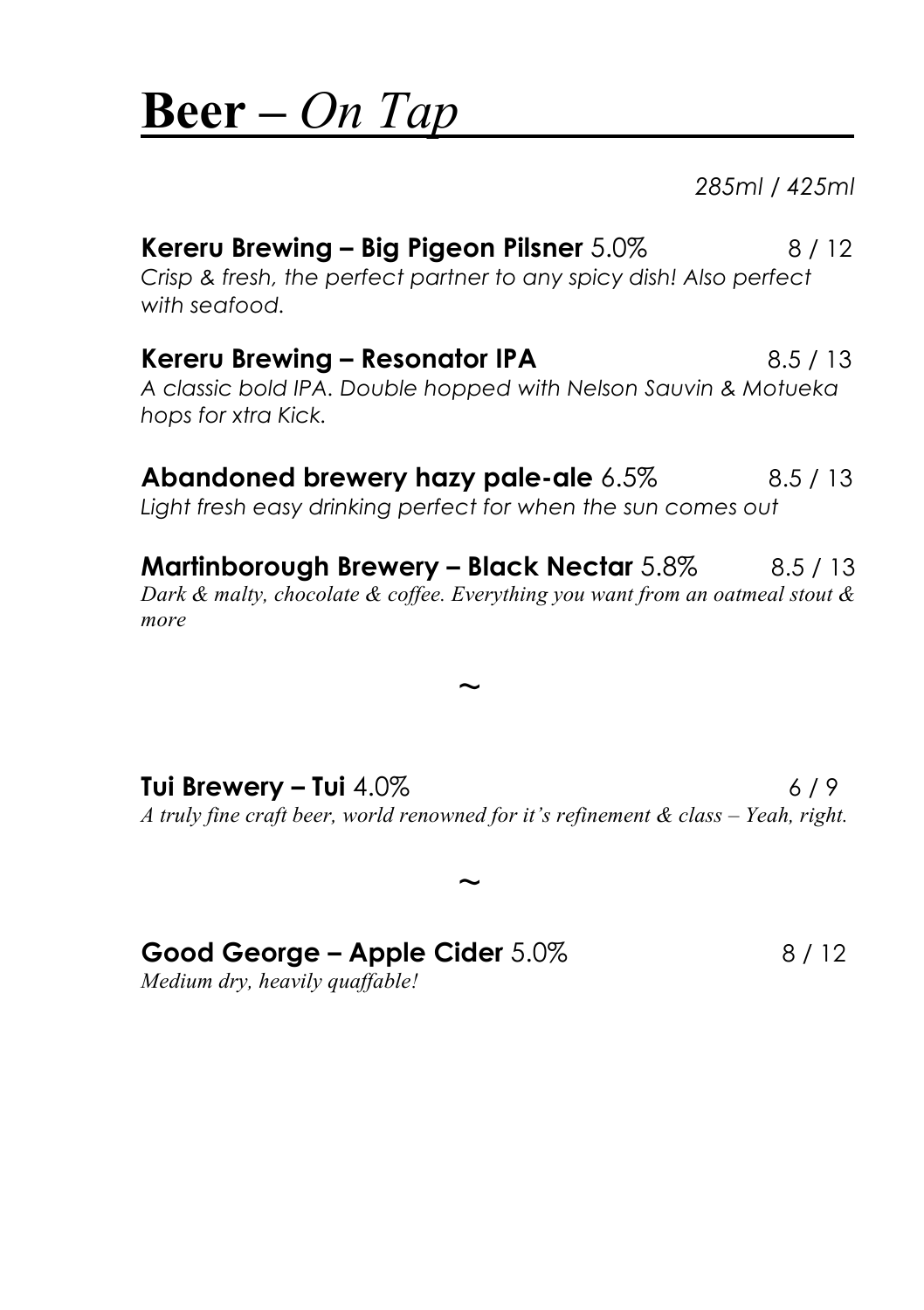# **Beer -** Regular Suspects

| <b>Heinekin</b> 5.0% 330ml bottle           |             |
|---------------------------------------------|-------------|
| <b>Heinekin Lite</b> 2.5% 330ml bottle      | 8           |
| Heinekin 0.0% 330ml bottle                  | 8           |
| <b>Export Gold 4.0% 330ml bottle</b>        | 8           |
| <b>Export 33 4.6%</b> low carb 330ml bottle |             |
| Corona 4.5% 330ml bottle                    | $\vert$ ( ) |

# **Cider**

*285ml / 425ml*

| Good George – Apple Cider on tap 5.0%<br>Medium dry, heavily quaffable!                                                                                                        | 8 / 12 |
|--------------------------------------------------------------------------------------------------------------------------------------------------------------------------------|--------|
| <b>Doris Plum Cider 4.5% 330ml cans</b><br>Hints of plum & fruit, with sweet and tart, makes this one<br>dangerously refreshing                                                | 11     |
| Rosé Cider 4.5% 330ml cans<br>11<br>its pink, has aromas of apple and lime, with a sweet refreshing taste<br>of strawberries and vanilla. Your new favourite rosé isn't a wine |        |
| <b>Passion fruit Cider 4.5% 330ml cans</b><br>passion & and crisp apple, with sweet and fart, with a dry finish                                                                | 11     |
| <b>Remutaka Cidery Kingston black dry</b> 7% 330ml bottle<br>Crafted in Featherston this is a bone dry cider not for the faint<br>hearted (why are sour lollies so good?)      | 14     |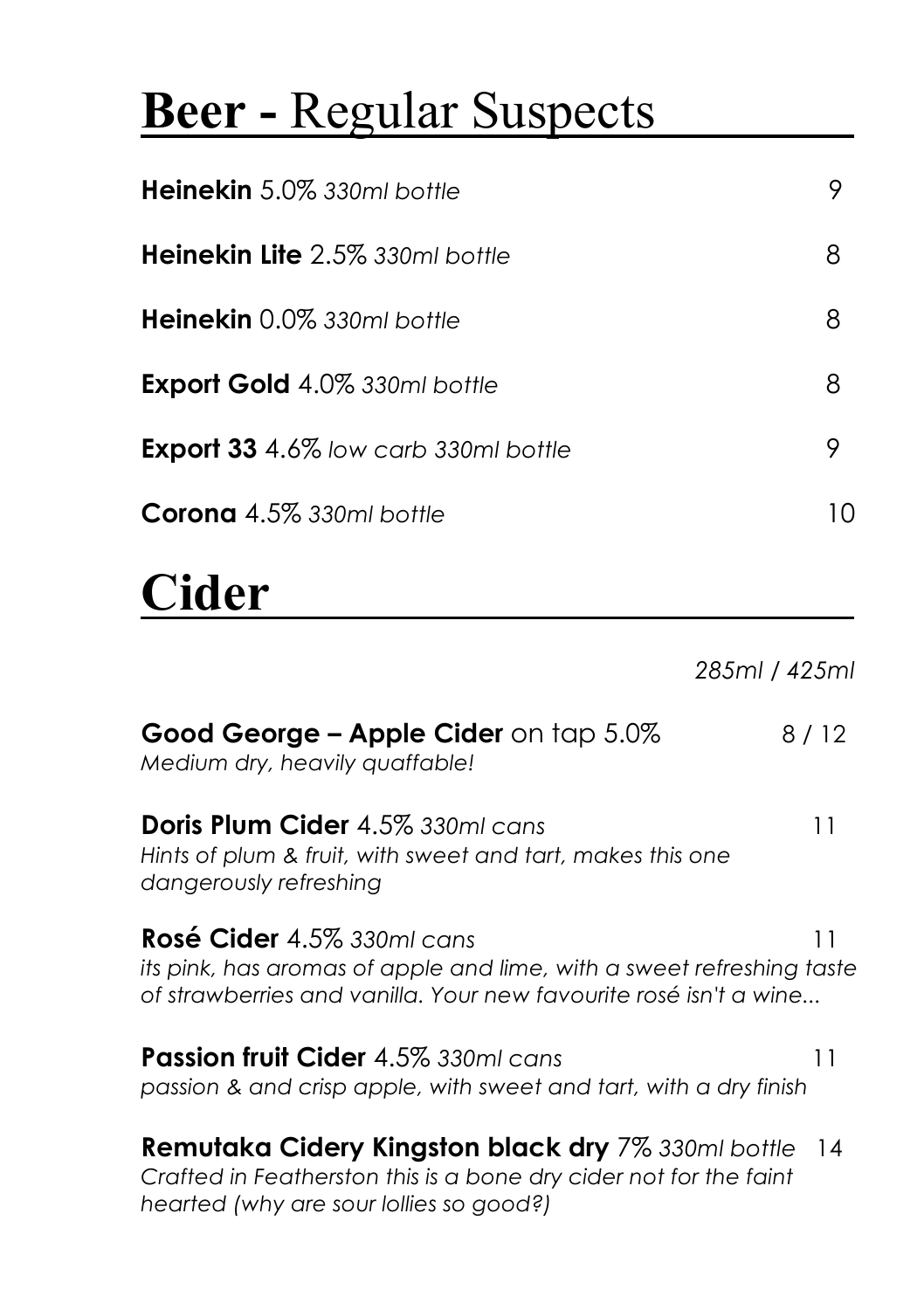# **Beer –** *Craft (not on tap)*

#### **Kereru Brewing – Shepherds Ale** 2.5% 9 *Heavy on flavour, light on alcohol – not that you could ever tell.*

#### *Kereru Brewing, Upper Hutt 330ml cans* 11

*Portions of all Kereru's sales go towards protecting their namesake native icon, which we think is well worth supporting – helps that the beers are super tasty too!* 

#### **Maidstone Lager** 5.0%

*Great intro to craft beer. A lager lovers Lager.*

#### **Feijoa Weisse Sour Wheat Ale** 3.8%

*Our resident sour beer! Perfect with fish & chips on the deck in the sun.*

#### **Apex Hoppy Gluten Free APA** 5.8%

*Hoppy, malty, tasty. Packed with everything you want in a beer – minus the gluten!*

#### **For Great Justice Coconut Porter** 4.5%

*The beer equivalent of a dessert wine. A sipper which opens up like a fine red as it sits along with you.*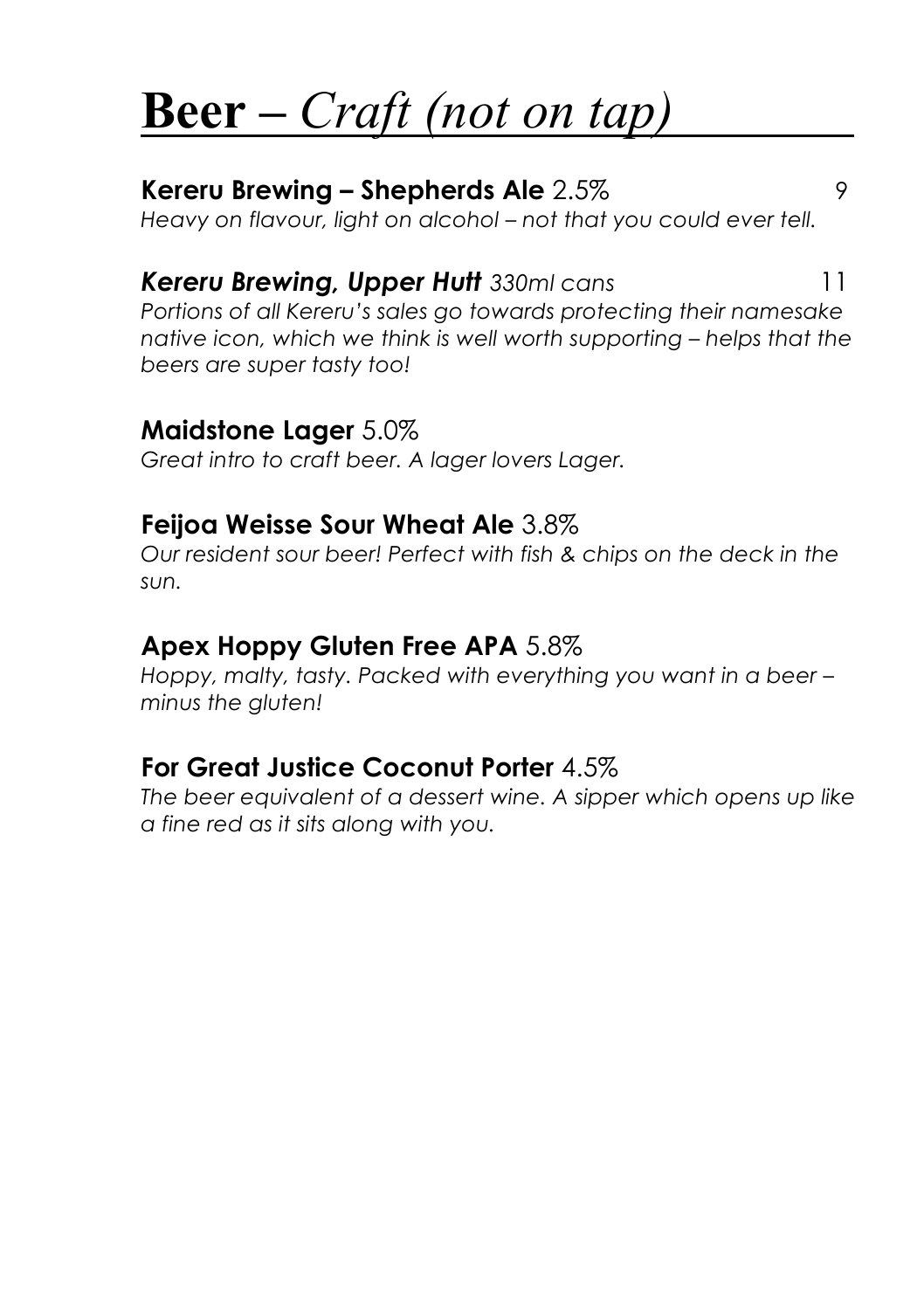# **Non-Alcoholic**

| Soft Drinks                                                                                                                                                                |                                                       | 4.50 |
|----------------------------------------------------------------------------------------------------------------------------------------------------------------------------|-------------------------------------------------------|------|
| Coke<br><b>Diet Coke</b><br>Sprite                                                                                                                                         | <b>Tonic Water</b><br>Soda Water<br><b>Ginger Ale</b> |      |
| House Made Lemon, Lime & Bitters                                                                                                                                           |                                                       | 5    |
| Antipodes Sparkling Water, 500ml bottle                                                                                                                                    |                                                       | 6    |
| <b>Antipodes Sparkling Water</b> , 1000ml bottle                                                                                                                           |                                                       | 11   |
| <b>Bundaberg Ginger Beer</b>                                                                                                                                               |                                                       | 6    |
| Kereru Brewing Birch Beer 0.0%<br>New England Style Birch Beer. Similar to American root beer                                                                              |                                                       | 7    |
|                                                                                                                                                                            |                                                       |      |
| Juice                                                                                                                                                                      |                                                       | 5    |
| Mela Apple<br>Simply Squeezed Orange<br><b>Simply Squeezed Pineapple</b><br><b>Ocean Spray Cranberry</b><br>Mango Nectar<br><b>Tomato –</b> Lightly Spiced or House Spiced |                                                       |      |
| Plimmerton Kombucha<br>The real deal Kombucha. Not too sugary, no nasties, just the stuff it says on<br>the label.                                                         |                                                       | 7    |
| <b>Berry</b>                                                                                                                                                               |                                                       |      |
| Apple                                                                                                                                                                      |                                                       |      |
| Ginger & Lemon (Heavy on the ginger!)                                                                                                                                      |                                                       |      |

### **Rawdons Trankling Tararuas** 8

*Carrot & cranberry Kombucha*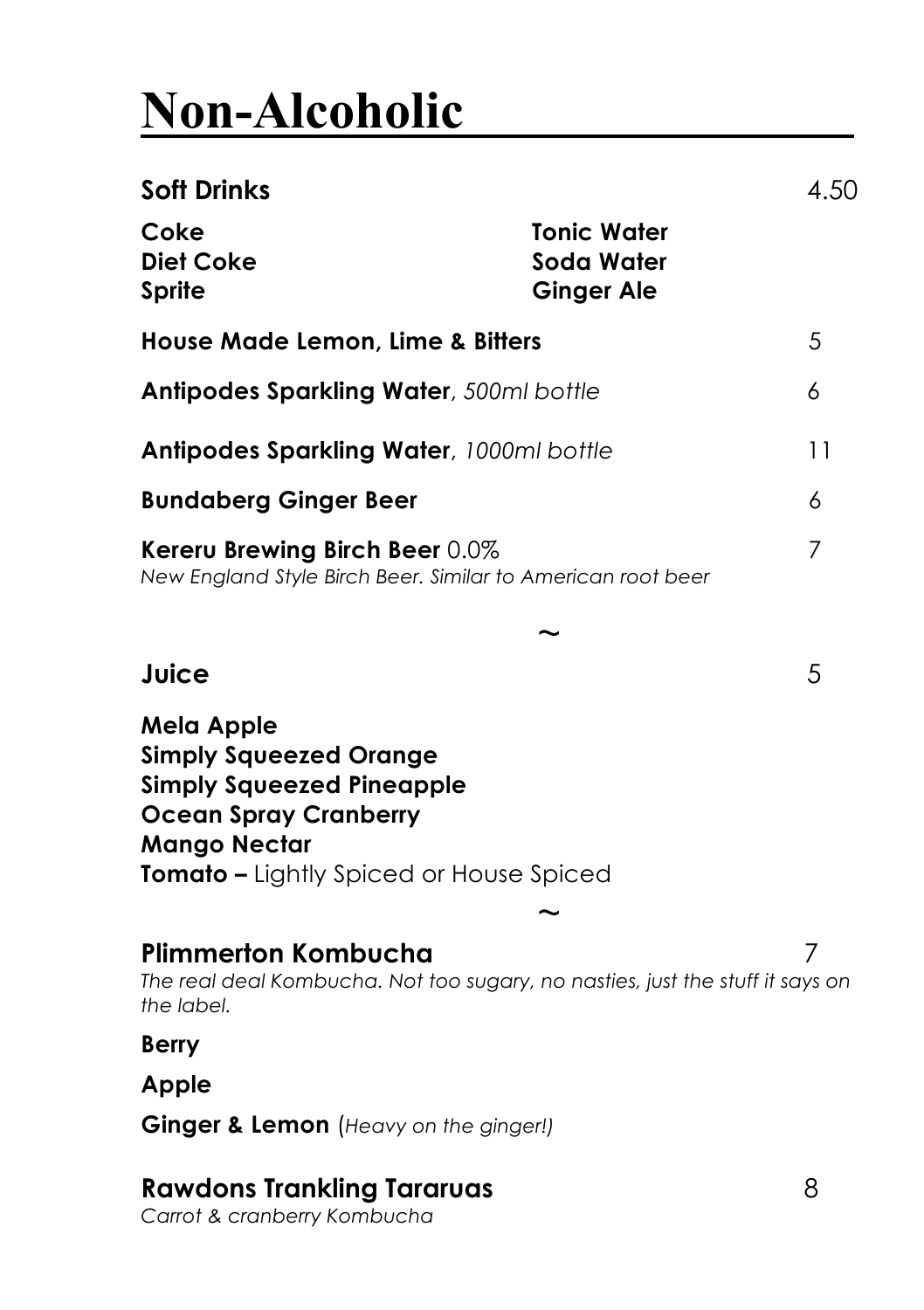# **Coffee**

### **Neighbourhood Coffee, Martinborough**

*Handcrafter Fair Trade & 100% Organic. Small batched roasted, ethically sourced Arabica coffee beans. Smooth & creamy.*

| <b>Short Black</b>                             | 4.50 |
|------------------------------------------------|------|
| Long black                                     | 4.50 |
| <b>Macchiato - Long or Short</b>               | 4.50 |
| <b>Flat white</b>                              | 5    |
| Latte                                          | 5    |
| Cappuccino                                     | 5    |
| Mochachino                                     | 5    |
| Vienna                                         | 5    |
| <b>Hot Chocolate</b>                           | 5    |
| <b>Fluffy</b>                                  | 3    |
| <b>Decaf Coffee extra</b>                      | .50  |
| Large Coffee extra                             | 1    |
| Hakanoa Classic Chai Latte or Spicy Chai Latte | 5.00 |
| Hakanoa Golden Latte (Turmeric & Ginger based) | 5.00 |
| Hakanoa Vanilla Syrup                          | .50  |
| Hakanoa Caramel Syrup                          | .50  |
| Hakanoa Hazelnut Syrup                         | .50  |
| <b>Coconut Milk</b>                            | .50  |
| <b>Soy Milk</b>                                | .50  |
| <b>Oat Milk</b>                                | .50  |
| Any coffee on the rocks                        | .50  |
| Irish or any Liqueur coffee                    | 14   |
| <b>Iced Chocolate</b>                          | 10   |
| <b>Iced Coffee</b>                             | 10   |
| <b>Iced Mocha</b>                              | 10   |
|                                                |      |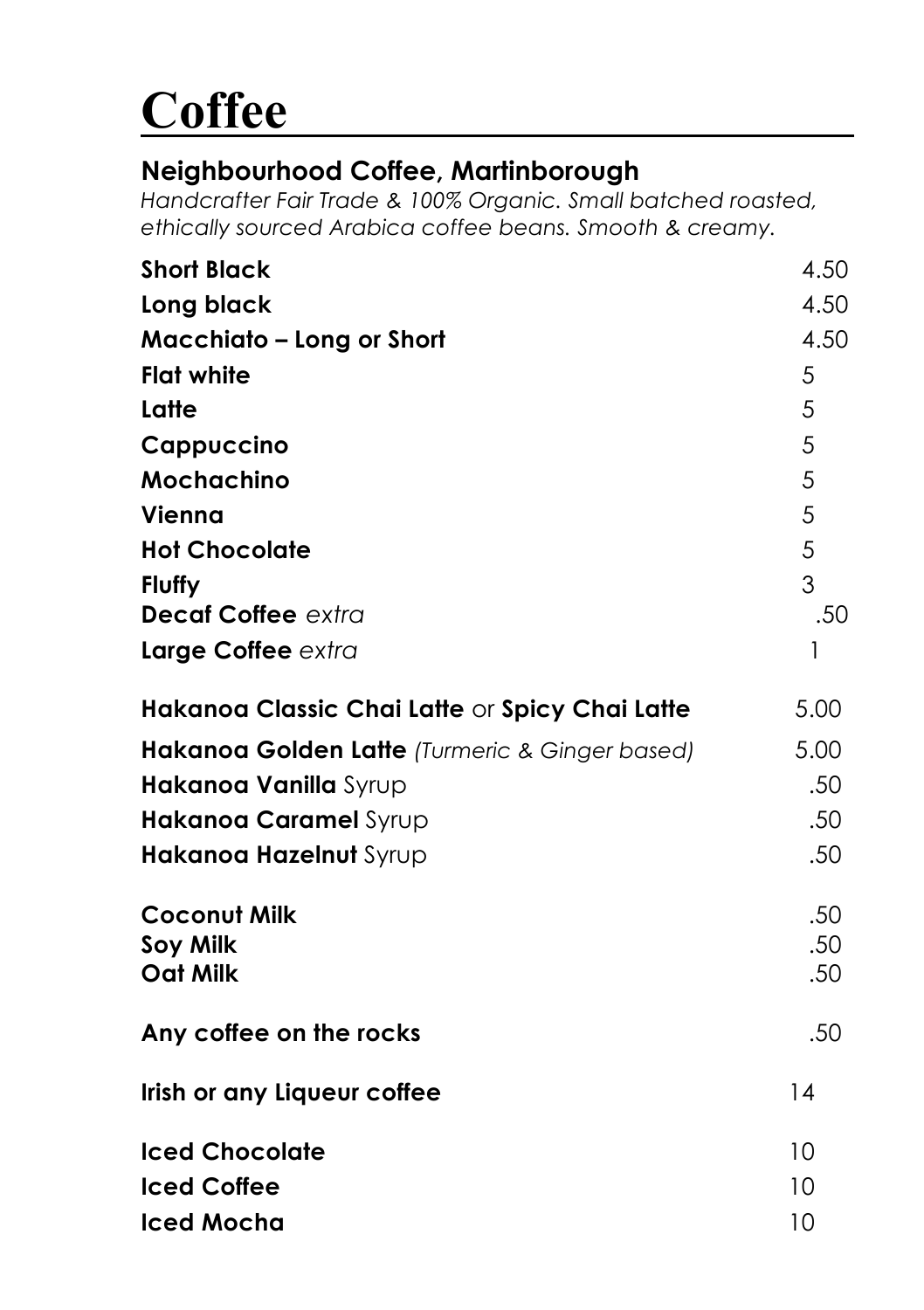# **Tea**

### **Webster's Teas**

*Determined to free the tea from nasty bags to deliver proper flavour in your cup. Founded on the belief that it's important to put the hustle on hold, Webster's Tea offers the perfect natural timeout – 100% organic, loose leaf teas that look, smell and taste ridiculously good. Free the Tea!*

| 5 |
|---|
| 5 |
| 5 |
| 5 |
| 5 |
| 5 |
| 5 |
| 5 |
| 5 |
|   |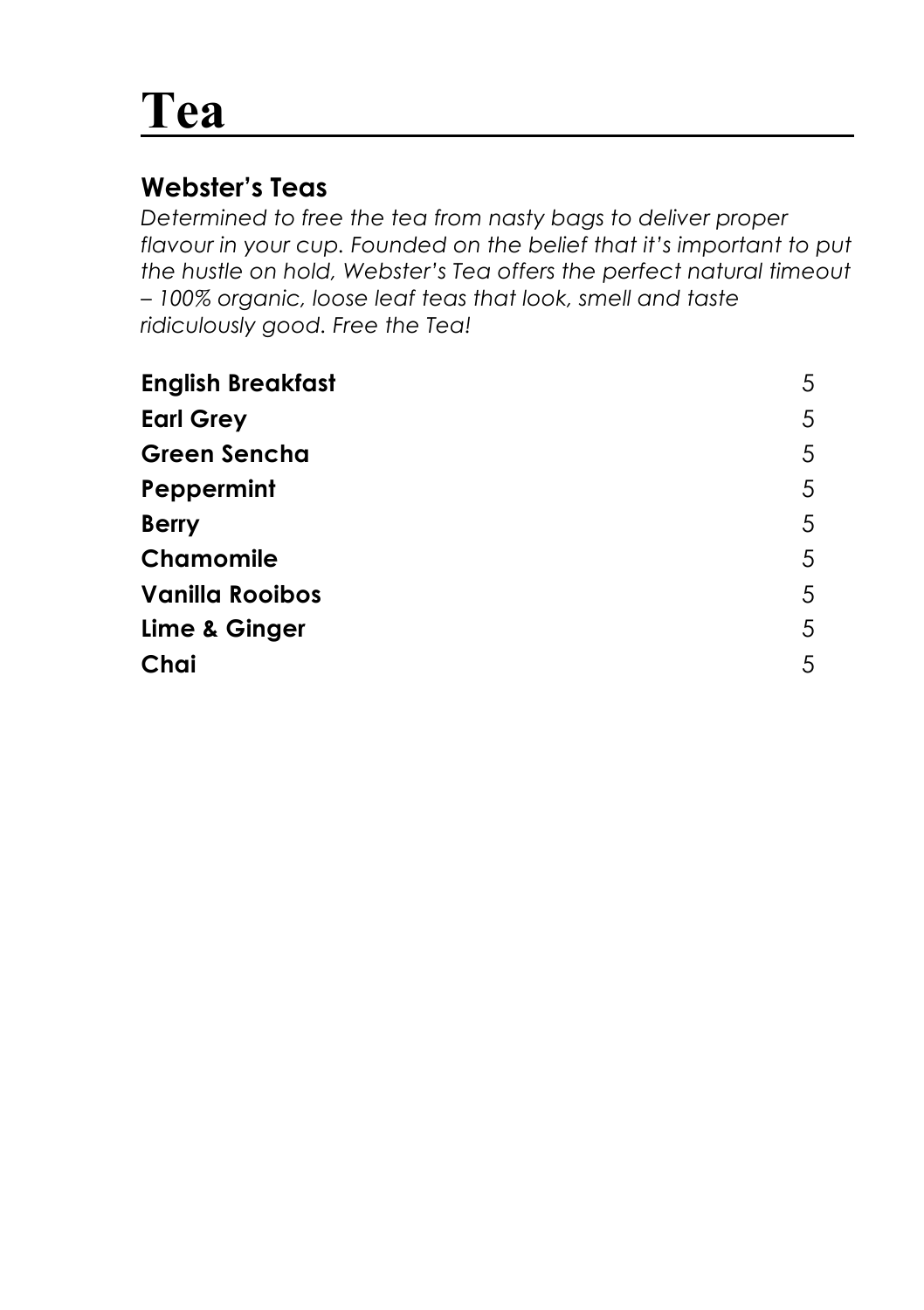# **Cocktails**

| Mango Mimosa<br>bubbles / mango nectar / grenadine                                                                             | 15 |
|--------------------------------------------------------------------------------------------------------------------------------|----|
| Royale<br>bubbles / Aperol / sugar cube / bitters                                                                              | 15 |
| Gin von Dutch<br>Butterfly pea flower / imagination gin / fever tree tonic /<br>lemon / cucumber / cinnamon                    | 17 |
| Shaken Margarita<br>tequila / cointreau / lime / salt                                                                          | 17 |
| <b>Bloody Mary</b><br>tomato / vodka / worcestershire / tabasco /<br>celery salt / pepper / celery / lemon / olive             | 17 |
| Cosmopolitan<br>vodka / cointreau / cranberry / lime / lemon / raspberry                                                       | 17 |
| Rosebud<br>vodka / vanilla galliano / cranberry / pineapple /<br>passionfruit / lemon / raspberry                              | 17 |
| <b>Negroni</b><br>gin / campari / sweet vermouth                                                                               | 18 |
| <b>Fortune teller</b><br>strawberry / black pepper / captain Morgan spiced rum /<br>spice / maraschino cherry / fortune cookie | 18 |
| <b>Espresso Martini</b><br>espresso / kahlua / vodka / simply syrup                                                            | 18 |
| Mudslide<br>vodka / baileys / kahlua / cream / chocolate                                                                       | 18 |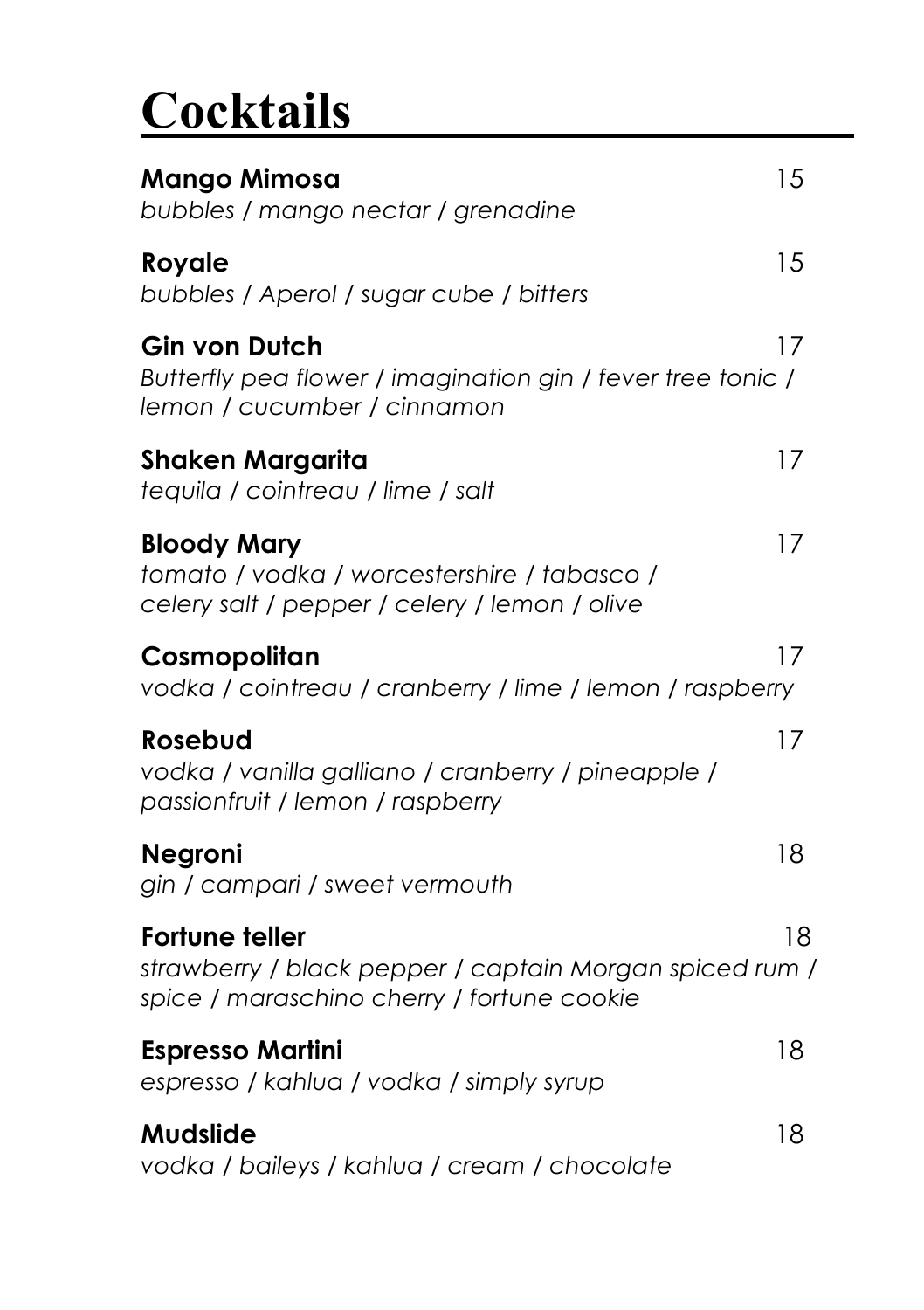# **Cocktails**

*There are no wrong answers… only good choices*

### **A Classic Martini With All the Questions** 17

*Brokenheart Gin or 42 Below Vodka? Dirty? Really dirty? Dry? Extra dry? Olive or lemon? Shaken or stirred?*

*Would you like a classic whiskey? Or is bourbon more your thing? Tequila? Rum? Brandy? Pick your poison…*

| <b>Whiskey Sour</b>                                                                                   | 18/22 |
|-------------------------------------------------------------------------------------------------------|-------|
| whiskey / black pepper / captain Morgan spiced rum /<br>orange / fortune cookie                       |       |
| A 'New' Old Fashioned<br>liquor / sugar cube / angostura bitters /<br>orange peel / maraschino cherry | 18/22 |
| <b>Whiskey Selections</b>                                                                             |       |
| Jameson's                                                                                             | 18    |
| Longbranch                                                                                            | 22    |
| Glenfiddich 12 year                                                                                   | 22    |
| Laphroaig 10 Year                                                                                     | 22    |
| Ardberg                                                                                               | 22    |
| Glenmorangie 10 year                                                                                  | 22    |
| Dalwhinnie                                                                                            | 22    |
| <b>Other Selections</b>                                                                               |       |
| Chatelle Finest Brandy                                                                                | 18    |
| El Jimador Reposado                                                                                   | 18    |
| Mt Gay Rum                                                                                            | 18    |
| St Remy VSOP Brandy                                                                                   | 22    |
| 1800 Anejo Tequila                                                                                    | 22    |

*Plantation Rum* 22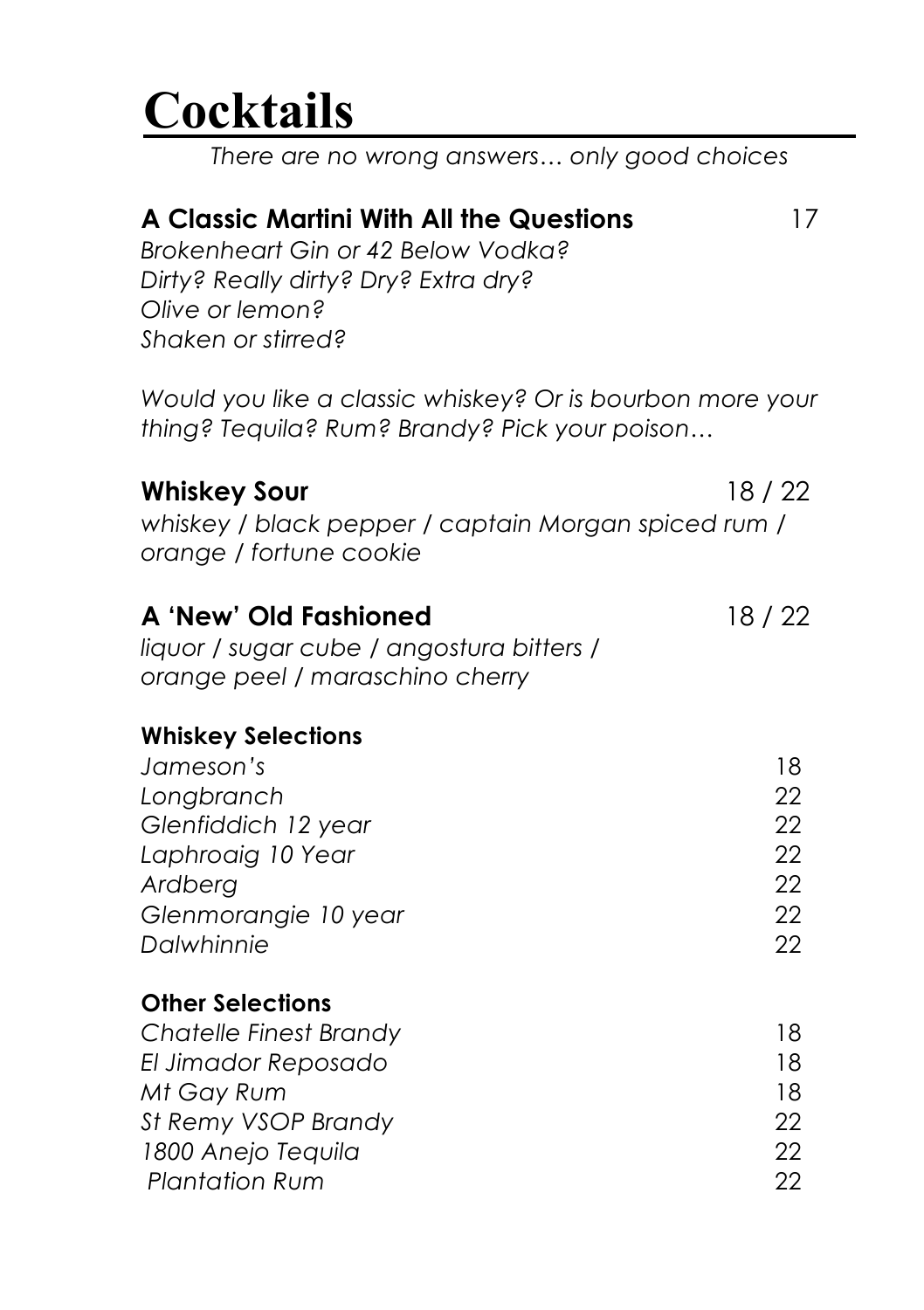# **Mocktails**

| Mango Sprits<br>mango nectar / raspberry / lemonade                                                        | 10.             |
|------------------------------------------------------------------------------------------------------------|-----------------|
| Virgin Rosebud<br>vanilla / cranberry / pineapple /<br>passionfruit / lemon / raspberry                    | 11              |
| <b>Scarry Mary</b><br>tomato / worcestershire / tabasco /<br>celery salt / pepper / celery / lemon / olive | 11              |
| <b>Pineapples go Coconuts</b><br>pinapple / lime / coconut milk                                            | 11              |
| <b>Good Fortune</b><br>strawberry / black pepper / orange peel / maraschino /<br>spice / fortune cookie    | 12 <sup>°</sup> |
| <b>Kiss</b><br>Vanilla / cream / chocolate                                                                 | 12.             |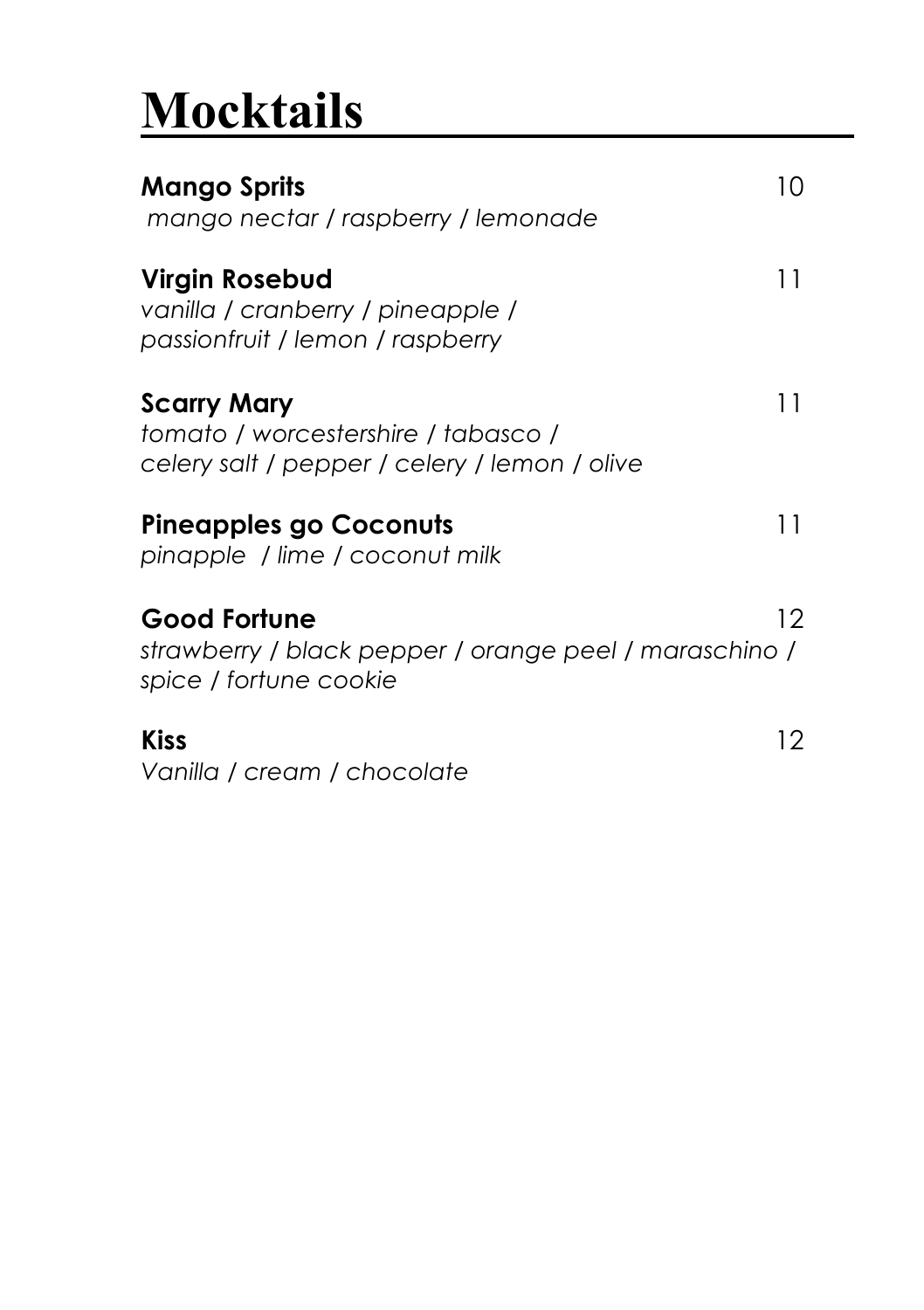# **Spirits**- Gin

| <b>Tanqueray Gin</b>                                     | 10                |
|----------------------------------------------------------|-------------------|
| <b>Hendricks Gin</b>                                     | 13                |
| Imagination Gin Reikorangi dry(original)                 | 12                |
| <b>Imagination flavoured Gin; rubarb &amp; raspberry</b> | 13                |
| <b>Imagination flavoured Gin; Strawberry</b>             | 13                |
| <b>Imagination flavoured Gin; Damson Plum</b>            | 13                |
| <b>Hayman's Sloe Gin</b>                                 | $12 \overline{ }$ |
| The Bond Store Kawakawa Gin                              | 13                |
| <b>Stranger &amp; Sons Gin</b>                           | 14                |
| <b>Malfy Gin; original</b>                               | 12                |
| <b>Malfy Gin; Con Limone (lemon)</b>                     | 13                |
| <b>Malfy Gin; Rosa (pink grapefruit)</b>                 | 13                |
| <b>Malfy Gin; Con (Arancia blood orange)</b>             | 13                |

#### *Pick a glass*

Short tall balloon

### *Pick a mixer*

Indian Tonic soda water

Lemonade Fever tree Tonic (extra1)

#### *Pick a garnish*

Lemon Cucumber Orange twist (1 or 2)

Cinnamon

Star anise Rosemary Lavender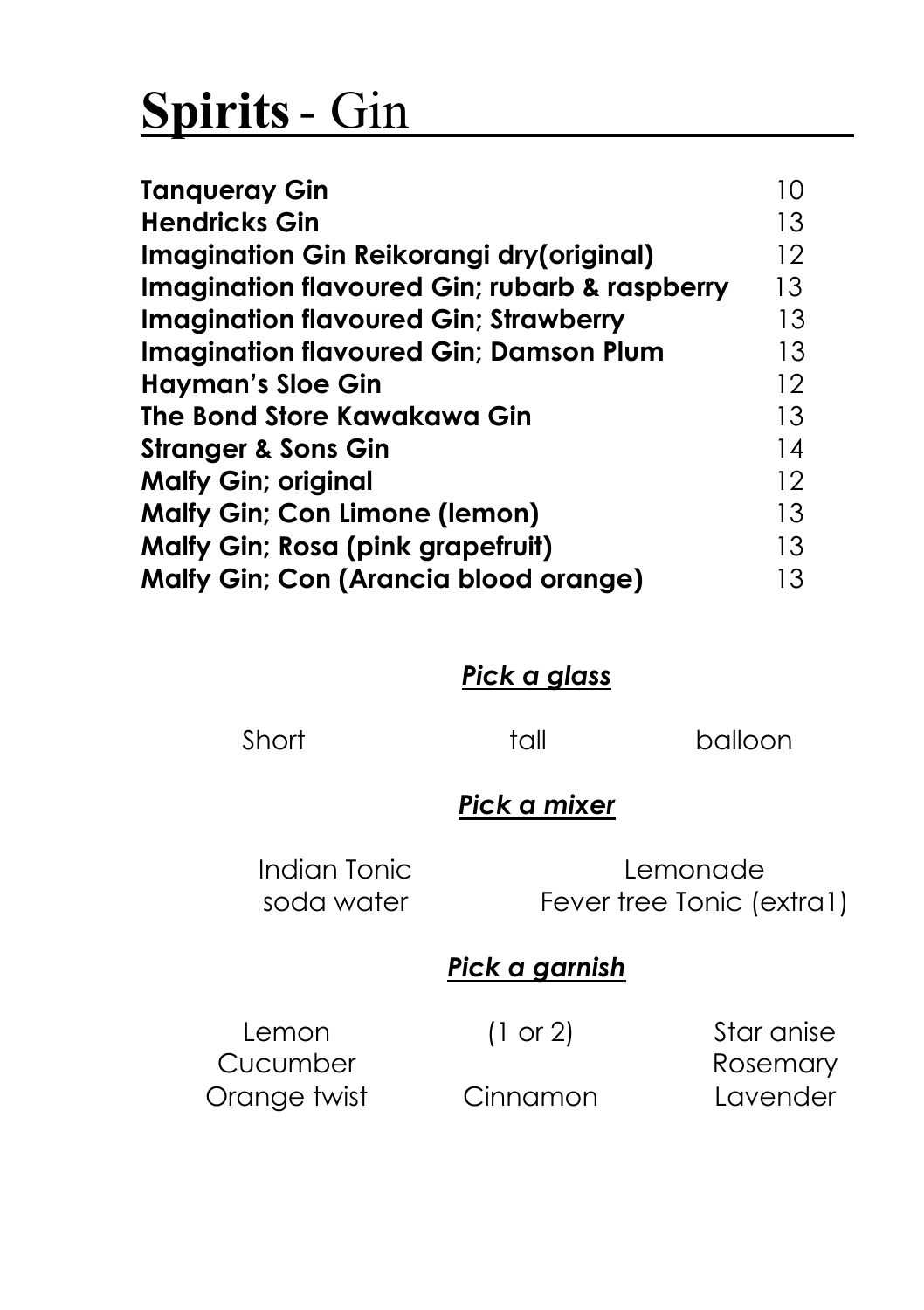# **Spirits**

| Vodka                                    |    |
|------------------------------------------|----|
| 42 Below Vodka                           | 10 |
| Rum                                      |    |
| <b>Bacardi</b>                           | 10 |
| Malibu                                   | 10 |
| Coruba                                   | 10 |
| Mount gay Dark Rum                       | 11 |
| <b>Plantation Dark Rum</b>               | 12 |
| Captain Morgan spiced rum                | 12 |
| Tequila                                  |    |
| El Jimador Reposado Tequila              | 10 |
| 1800 Anejo Tequila                       | 12 |
| <b>Brandy</b>                            |    |
| <b>Chatelle's Napoleon Finest Brandy</b> |    |
| <b>St Remy VSOP Brandy</b>               |    |
| <b>Whiskey &amp; Bourbons</b>            |    |
| <b>Jim Beam</b>                          | 10 |
| <b>Jack Daniels</b>                      | 10 |
| <b>Canadian club</b>                     | 10 |
| Jameson's                                | 11 |
| <b>Jim Beam Black</b>                    | 12 |
|                                          |    |

**PTO**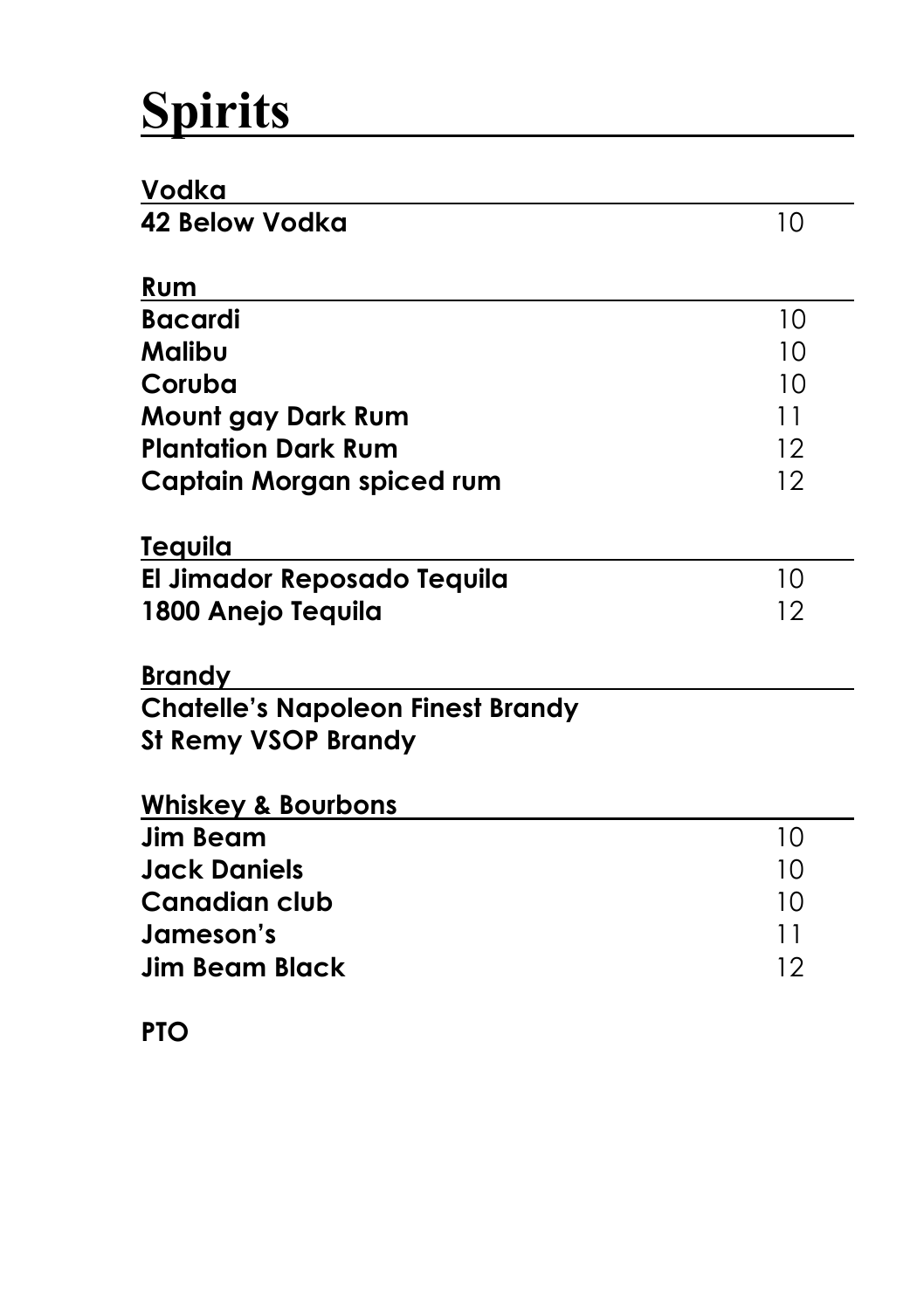# **Spirits** - Whisky - Port - Cognac

| Single malt Whisky               |                   |
|----------------------------------|-------------------|
| <b>Johnny Walker black label</b> | $12 \overline{ }$ |
| Longbranch                       | 13                |
| <b>Glenfiddich 12 year</b>       | 13                |
| Laphroaig 10 Year                | 13                |
| Ardberg                          | 14                |
| Glenmorangie 10 year             | 14                |
| <b>Dalwhinnie</b>                | 14                |
| <b>Balvenie 12 year</b>          | 14                |
| <b>Johnny Walker blue label</b>  | 30                |
| Ports - Cognac - Sherry          |                   |
| <b>Taylors Tawny Port</b>        | 12                |
| Taylors Tawny Ruby               | 12                |
| Taylors Tawny Port 10 year       | 14                |
| Taylors Tawny Port 20 year       | 16                |
| <b>Niepoort White Port</b>       | 12                |
| Fernando de Castilla PX Sherry   | 12                |
| <b>Hennessy Cognac</b>           | 14                |
| <b>Hennessy Cognacxo</b>         | 32                |